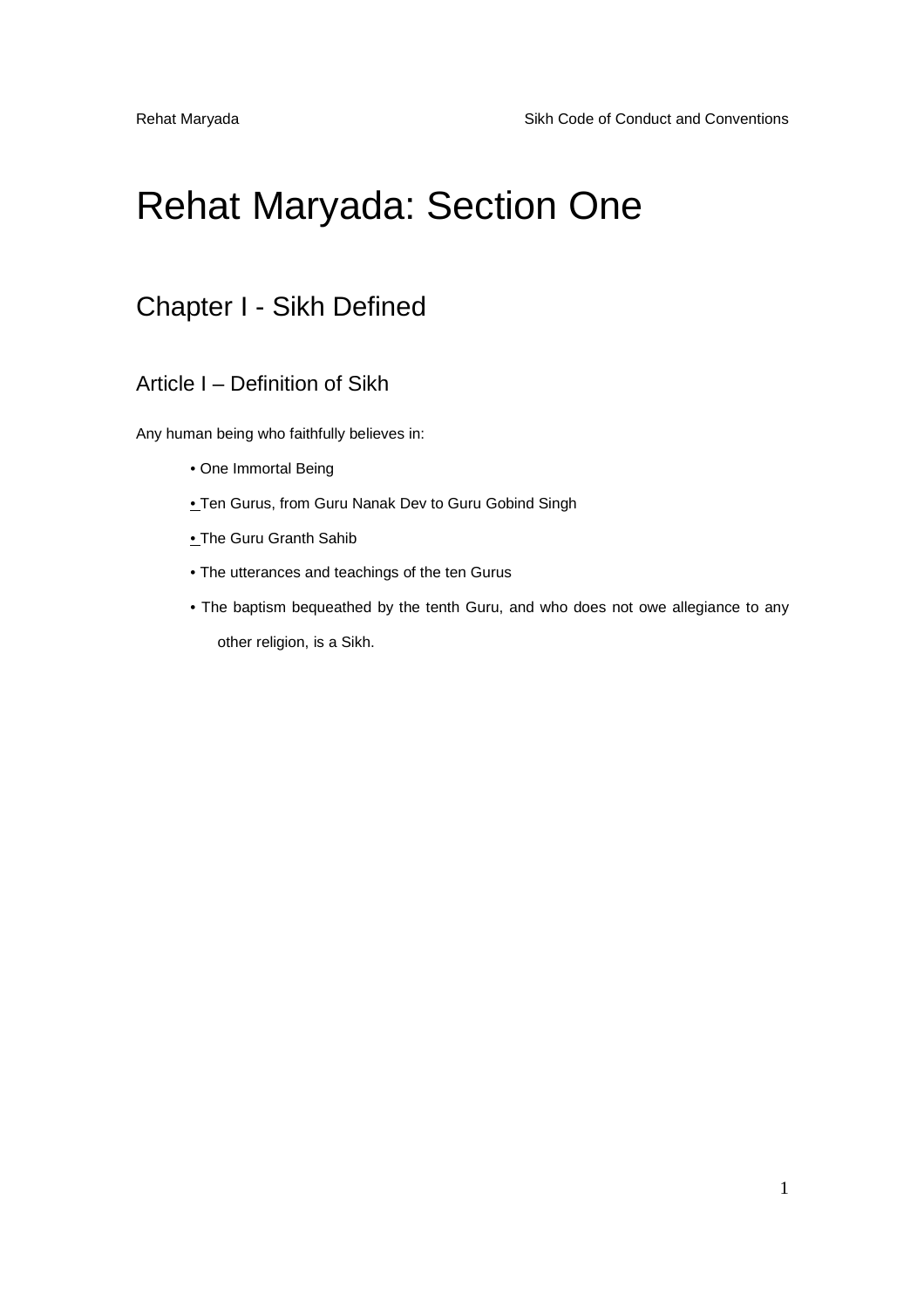# Rehat Maryada: Section Two

### Chapter II – Aspects of Sikh Living

Article II – Sikh Living

A Sikh's life has two aspects: individual or personal and corporate or Panthic.

### Chapter III – Individual Spirituality

#### Article III – Sikh Personal Life

A Sikh's personal life should comprehend:

- **1.** Meditation on Naam (Divine Substance) and the scriptures
- **2.** Leading life according to the Gurus teachings and
- **3.** Altruistic voluntary service.

#### Article IV - Meditating on Naam (Divine Substance) and Scriptures

- **a.** A Sikh should wake up in the ambrosial hours (three hours before the dawn), take bath and, concentrate his/her thoughts on One Immortal being, repeat the name of '**Waheguru**' (Wondrous Destroyer of darkness).
- **b.** He/she should recite the following scriptural compositions every day:
	- **1.** The Japji, the Jaapu and the Ten Sawayyas (Quartets) beginning "Sarawag sudh" in the morning.
	- **2.** Sodar Rehras compromising the following compositions:
		- Nine hymns of the Guru Granth Sahib, occurring in the holy book after the Japuji Sahib, the first of which begins with "Sodar" and the last of which ends with "saran pare ki rakh sarma".
		- The Benti Chaupai of the tenth Guru (beginning "hamri karo hath dai rachha" and ending with "dusht dokh te leho bachai"
		- The Sawayya beginning with the words "pae geho jab te tumre"
		- The Dohira beginning with the words "sagal duar kau chhad kai"
		- The first five and the last pauris (stanzas) of Anand Sahib
		- And Mundawani and the Slok Mahla 5 beginning "tere kita jato nahi" in the evening after sunset.
	- **3.** The Sohila to be recited at night before going to bed

The morning and evening recitations should be concluded with Ardas (formal supplication litany). **c.** Ardas:

**1.** The text of Ardas:

One Absolute Manifest; victory belongeth to the **Wondrous Destroyer of darkness**. May the might of the All-powerful help!

Ode to the might by the tenth lord.

Having first thought of the Almighty's prowess let us thing of Guru Nanak. Then of Guru Angad, Amardas and Ramdas - may they be our rescuers! Remember then Arjan, Hargobind and Harirai. Meditate then on revered Hari Krishan on seeing whom all suffering vanishes. Think then of Tegh Bahadar, remembrance of whom brings all nine treasures. He comes to rescue everywhere. Then think of the tenth lord, revered Guru Gobind Singh, who comes to rescue everywhere. The embodiment of the light of all ten sovereign lordships, the Guru Granth Sahib - think of the view and reading of it and say, **"Waheguru (Wondrous Destroyer of darkness)".**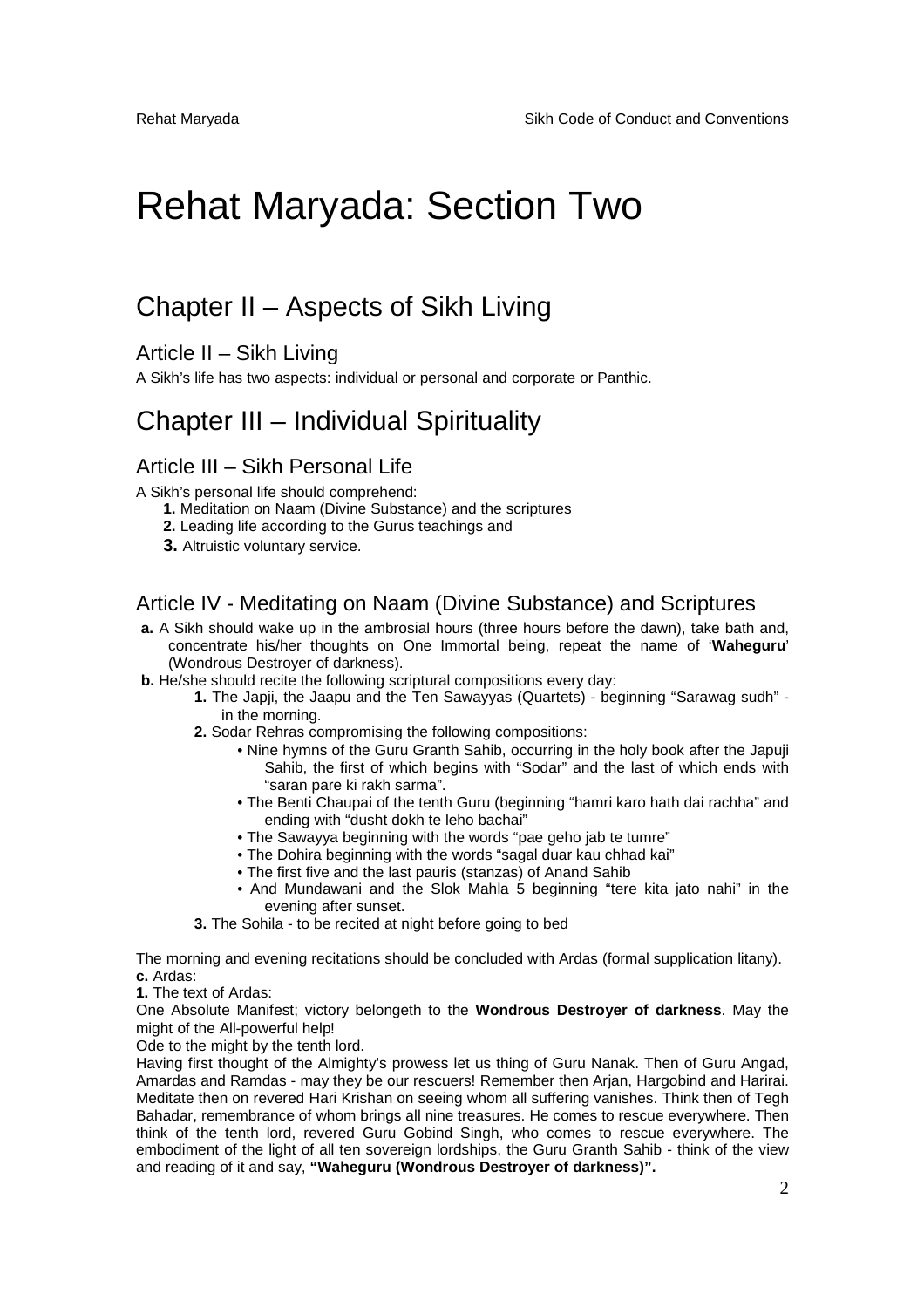Meditating on the achievement of the dear and truthful ones, including the five beloved ones, the four sons of the tenth Guru, forty liberated ones, steadfast ones, constant repeaters of the Divine Name, those given to assiduous devotion, those who repeated the Naam, shared their fare with others, ran free kitchen, wielded the sword and ever looked faults and shortcomings, say **"Waheguru",** O Khalsa.

Meditating on the achievement of the male and female members of the Khalsa who laid down their lives in the cause of dharma (religion and righteousness), got their bodies dismembered bit by bit, got their skulls sawn off, got mounted on spiked wheels, got their bodies sawn, made sacrifices in the service of the shrines (gurdwaras), did not betray their faith, sustained their adherence to the Sikh faith with sacred unshorn hair up till their last breath, say, **"Wondrous Destroyer of darkness",** O Khalsa.

Thinking of the five thrones (seats of religious authority) and all gurdwaras, say, "Wondrous Destroyer of darkness", O Khalsa.

Now it is the prayer of the whole Khalsa. May the conscience of the whole Khalsa be informed by Waheguru, Waheguru, Waheguru and, in consequence of such remembrance, may total wellbeing obtain. Wherever there are communities of the Khalsa, may there be Divine protection and grace, and ascendance of the supply of needs and of the holy sword, protection of the tradition of grace, victory to the Panth, the succor of the holy sword, and ascendance of the Khalsa. Say, O Khalsa, **"Wondrous Destroyer of darkness".** 

Unto the Sikhs the gift of the Sikh faith, the gift of the untrimmed hair, the gift of the disciple of their faith, the gift of sense of discrimination, the gift of truest, the gift of confidence, above all, the gift of meditation on the Divine and bath in the Amritsar (holy tank at Amritsar). May hymnssinging missionary parties, the flags, the hostels, abide from age to age. May righteousness reign supreme. Say, **"Wondrous Destroyer of darkness".** 

May the Khalsa be imbued with humility and high wisdom! May Waheguru guard its understanding!

O Immortal Being, eternal helper of Thy Panth, benevolent Lord, bestow on the Khalsa the beneficence of unobstructed visit to the free management of Nankana Sahib and other shrines and places of the Guru from which the Panth have been separated.

O Thou, the honour of the humble, the strength of the weak, aid unto those who have none to rely on, True Father, **Wondrous Destroyer of darkness,** we humbly render to you ... (Mention here the name of the scriptural composition that has been recited or, in appropriate terms, the object for which the congregation has been held.). Pardon any impermissible accretions, omissions, errors, mistakes. Fulfill the purposes of all. Grant us the association of those dear ones, on meeting whom one is reminded of Your Name. O Nanak, may the Naam (Holy) be ever in ascendance! In Thy will may the good of all prevail!

**2.** On the conclusion of the Ardas, the entire congregation participating in the Ardas should respectfully genuflect before the revered Guru Granth, then stand up and call out, **"The Khalsa is of the Wondrous Destroyer of darkness; victory also is His".** The Congregation should, thereafter, raise the loud spirited chant of **Sat Sri Akal (True is the Timeless Being).** 

**3.** While the Ardas is being performed, all men and women in the congregation should stand with hands folded. The person in attendance of the Guru Granth should keep waving the whisk standing.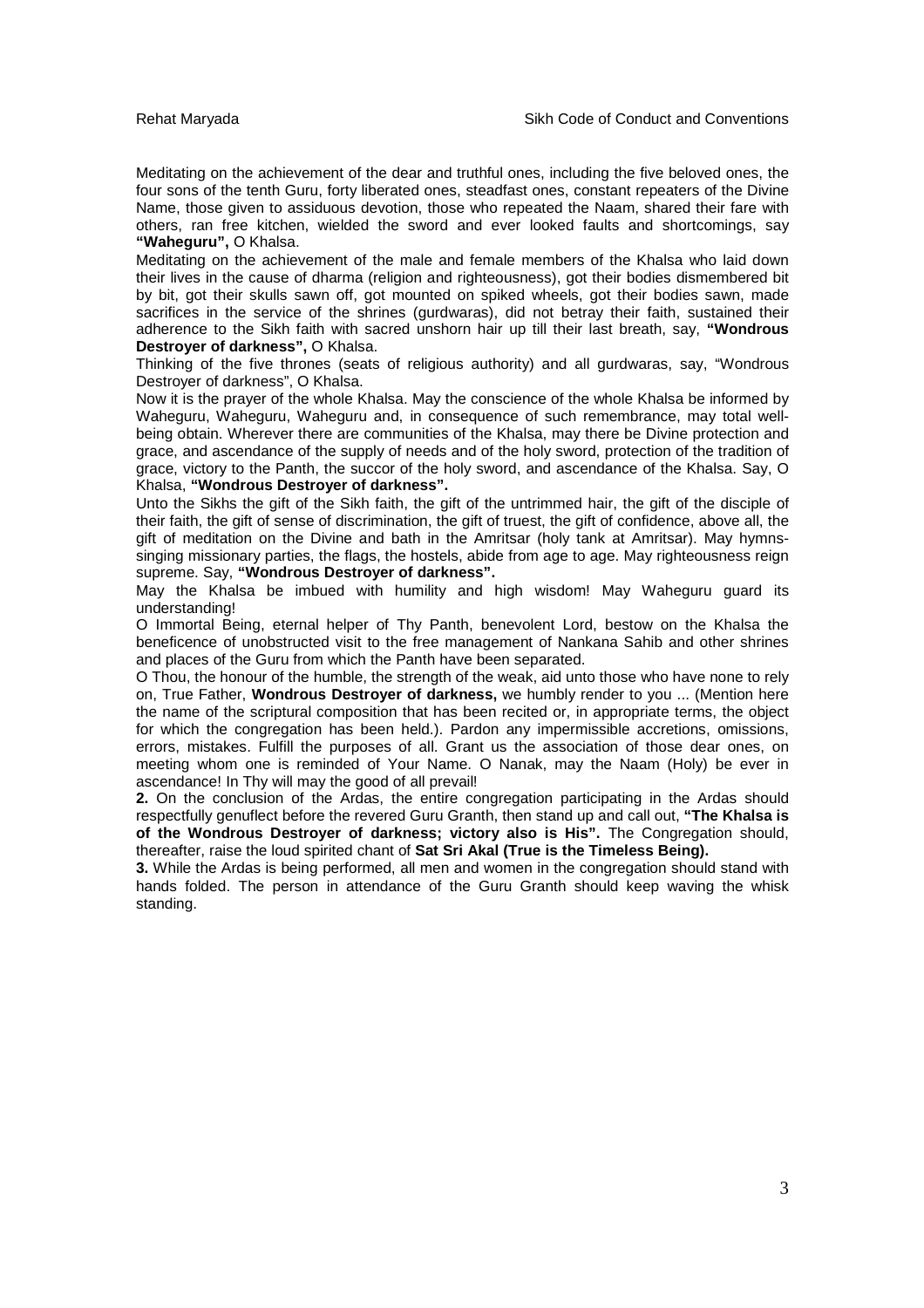**4.** The person who performs the Ardas should stand facing the Guru Granth with hands folded. If the Guru Granth is not there, the performing of the Ardas facing any direction is acceptable. **5.** When any special Ardas for and on behalf of one or more persons is offered, it is not necessary for persons in the congregation other than that person or those persons to stand up.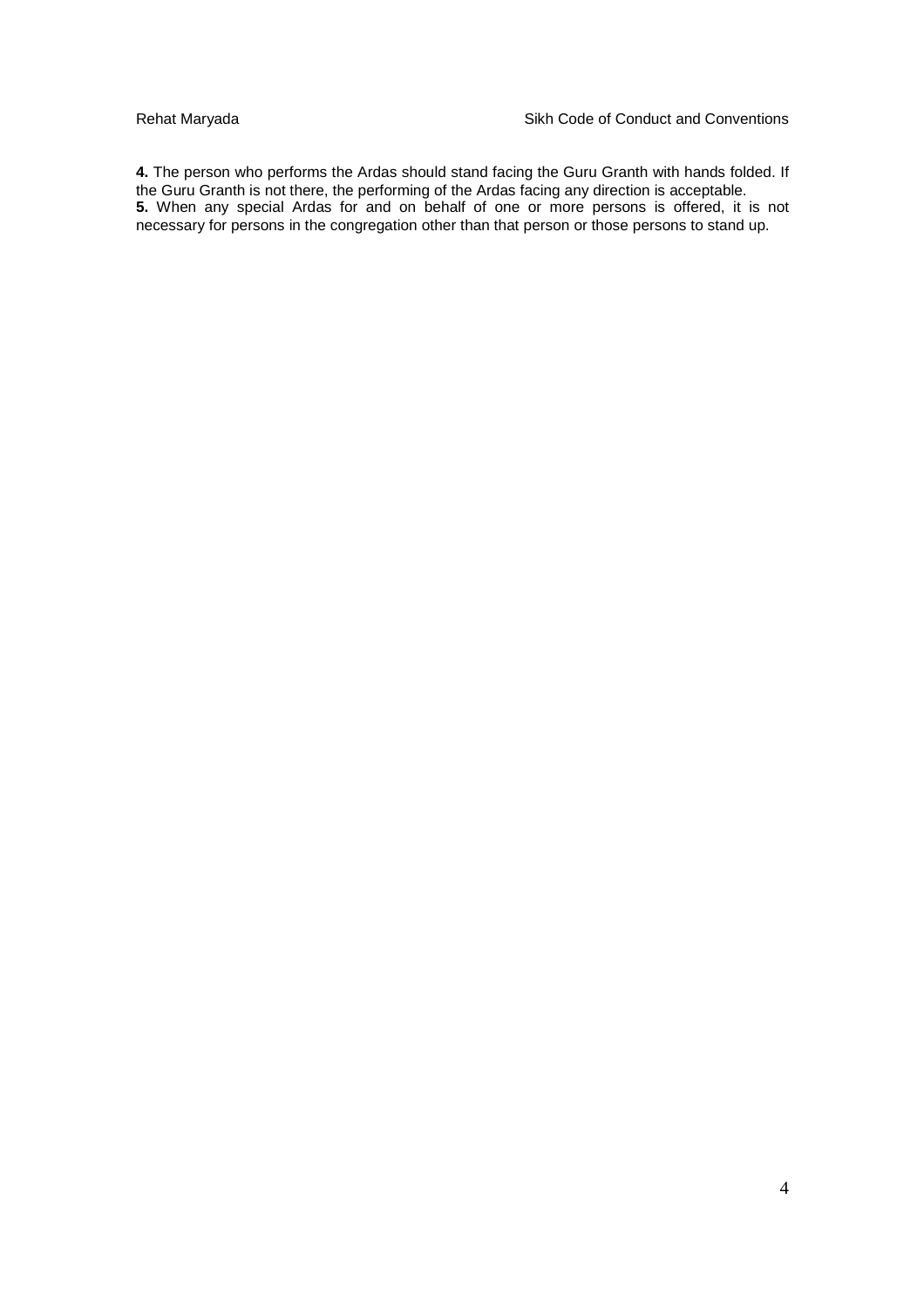# Rehat Maryada: Section Three

### Chapter IV - Gurduwaras, Congregational Etiquette, Rites

#### Article V - Joining the Congregation for understanding of and reflecting on Gurbani

**a.** One is more easily and deeply affected by gurbani (the holy bani bequeathed by the Gurus) participating in congregational gatherings. For this reason, it is necessary for a Sikh that he/she visit the places where the Sikhs congregate for worship and prayer (the gurduwaras), and joining the congregation, partake of the benefits that the study of the Holy Scriptures bestows.

**b**. The Guru Granth should be ceremonially opened in the gurdwara every day without fail. Except for special exigencies, when there is need to keep the Guru Granth open during the night, the Holy Book should not be kept open during the night. It should, generally, be closed ceremonially after the conclusion of the Rehras (evening scriptural recitation). The Holy Book should remain open so long as a granthi or attendant can remain in attendance, persons seeking darshan (seeking a view of or making obeisance to it) keep coming, or there is no risk of commission of irreverence towards it. Thereafter, it is advisable to close it ceremonially to avoid any disrespect to it.

**c.** The Guru Granth should be opened, read and closed ceremonially with reverence. The place where it is installed should be absolutely clean. An awning should be erected above. The Guru Granth Sahib should be placed on a cot measuring up to its size and overlaid with absolutely clean mattress and sheets. For proper installation and opening of the Guru Granth, there should be cushions/pillows of appropriate kind etc. and, for covering it, romalas (sheet covers of appropriate size). When the Guru Granth is not being read, it should remain covered with a romal. A whisk, too, should be there.

**d.** Anything except the a fore-mentioned reverential ceremonies, for instance, such practices as the arti with burning incense and lamps, offering of eatables to Guru Granth Sahib, burning of lights, beating of gongs, etc., is contrary to gurmat (the Guru's way). However, for the perfuming of the place, the use of flowers, incense and scent is not barred. For light inside the room, oil or butter-oil lamps, candles, electric lamps, kerosene oil lamps, etc. may be lighted.

**e.** No book should be installed like and at par with the Guru Granth. Worship of any idol or any ritual or activity should not be allowed to be conducted inside the gurdwara. Nor should the festival of any other faith be allowed to be celebrated inside the gurdwara. However, it will not be improper to use any occasion or gathering for the propagation of the gurmat (The Guru's way).

**f.** Pressing the legs of the cot on which the Guru Granth Sahib is installed, rubbing nose against walls and on platforms, held sacred, or massaging these, placing water below the Guru Granth Sahib's seat, making or installing statues, or idols inside the gurduwaras, bowing before the picture of the Sikh Gurus or elders - all these are irreligious self-willed egotism, contrary to gurmat (the Guru's way).

**g.** When the Guru Granth has to be taken from one place to another, the Ardas should be performed. He/she who carries the Guru Granth on his/her head should walk barefoot; but when the wearing of shoes is a necessity, no superstitions need be entertained.

**h.** The Guru Granth Sahib should be ceremonially opened after performing the Ardas. After the ceremonial opening, a hymn should be read from the Guru Granth Sahib.

**i.** Whenever the Guru Granth is brought, irrespective of whether or not another copy of the Guru Granth has already been installed at the concerned place, every Sikh should stand up to show respect.

**j.** While going into the gurdwara, one should take off the shoes and clean oneself up. If the feet are dirty or soiled, they should be washed with water.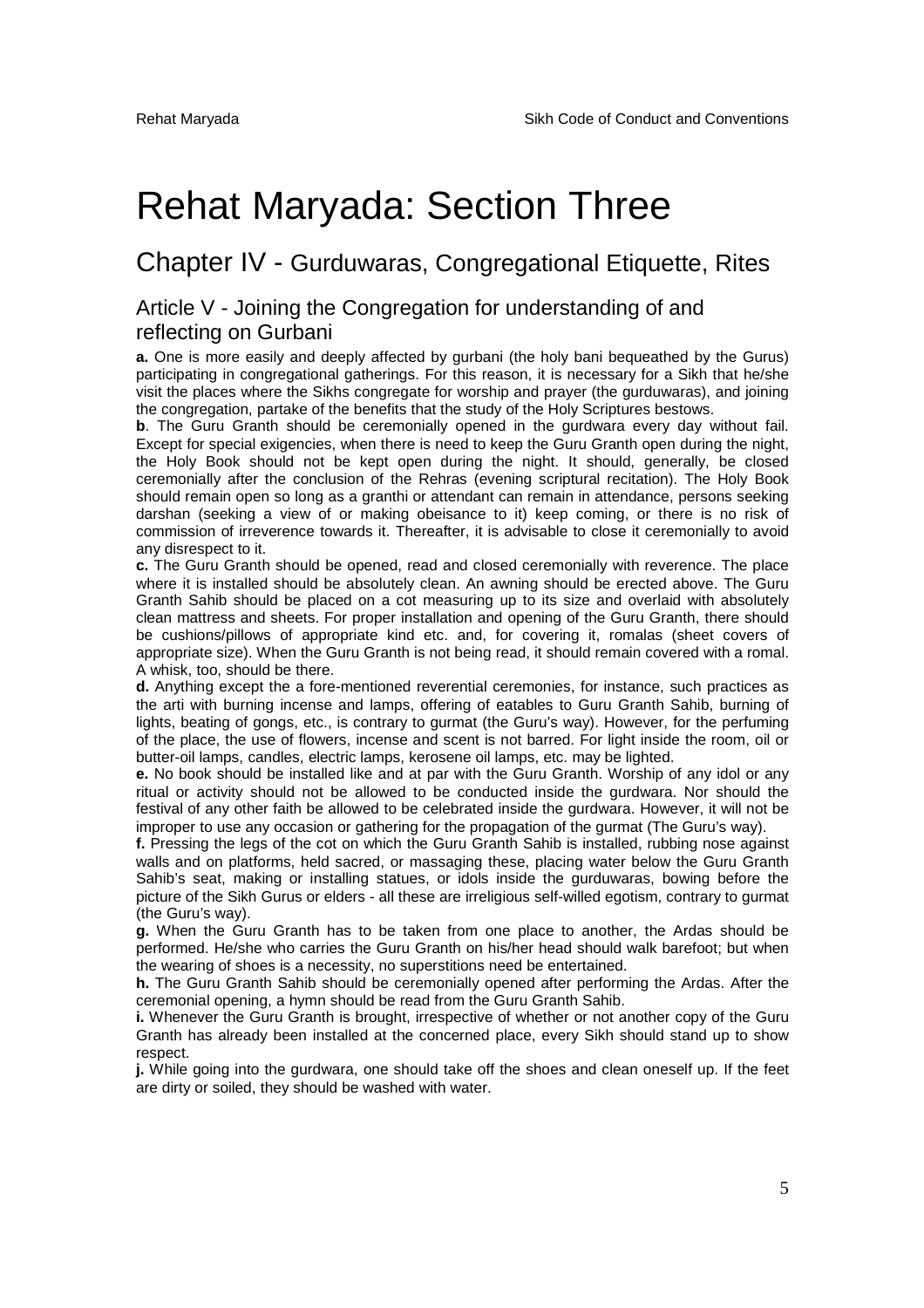**k.** No person, no matter which country, religion or cast he/she belongs to, is debarred from entering the gurdwara for darshan (seeing the holy shrine). However, he/she should not have on his/her person anything, such as tobacco or other intoxicants, which are tabooed by the Sikh religion.

**l.** The first thing a Sikh should do on entering the gurdwara is to do obeisance before the Guru Granth Sahib. He/she should, thereafter, having a glimpse of the congregation and bid in a low, quiet voice, **"Waheguru ji ka Khalsa, Waheguru ji ki Fateh".** 

**m.** In the congregation, there should be no differentiation or discrimination between Sikh and non-Sikh, persons traditionally regarded as touchable and untouchable, the so called high and low caste persons, the high and the low.

**n.** Sitting on a cushion, a distinctive seat, a chair, a stool, a cot, etc. or in any distinctive position in the presence of the Guru Granth or within the congregation is contrary to gurmat (Guru's way).

**o.** No Sikh should sit bare-headed in the presence of the Guru Granth Sahib or in the congregation. For Sikh women, joining the congregation with their persons uncomfortable draped and with veils drawn over their faces is contrary to gurmat (Guru's way).

**p.** There are five takhts (Seats of high authority) namely:

- 1. The holy Akal Takht Amritsar
- 2. The holy Takht, Patna Sahib
- 3. The holy Takht, Kesgarh Sahib, Anandpur
- 4. The holy Takht Hazur Sahib, Nanded
- 5. The holy Takht Damdama Sahib, Talwandi Sabo.

**q.** Only an Amritdhari (baptized) Sikh man or woman, who faithfully observes the discipline ordained for the baptized Sikhs, can enter the hallowed enclosures of the takhts. (Ardas for and on behalf of any Sikh or non-Sikh, except a fallen or punished (tankhahia) Sikh, can be offered at the takhts.

**r.** At a high-level site in every gurdwara should be installed the nishan sahib (Sikh flag). The cloth of the flag should be either of xanthic or of greyish blue colour and on top of the flag post, there should either be a spearhead or a Khanda (a straight dagger with convex side edges leading to slanting top edges ending in a vertex).

**s.** There should be a drum (nagara) in the gurdwara for beating on appropriate occasions.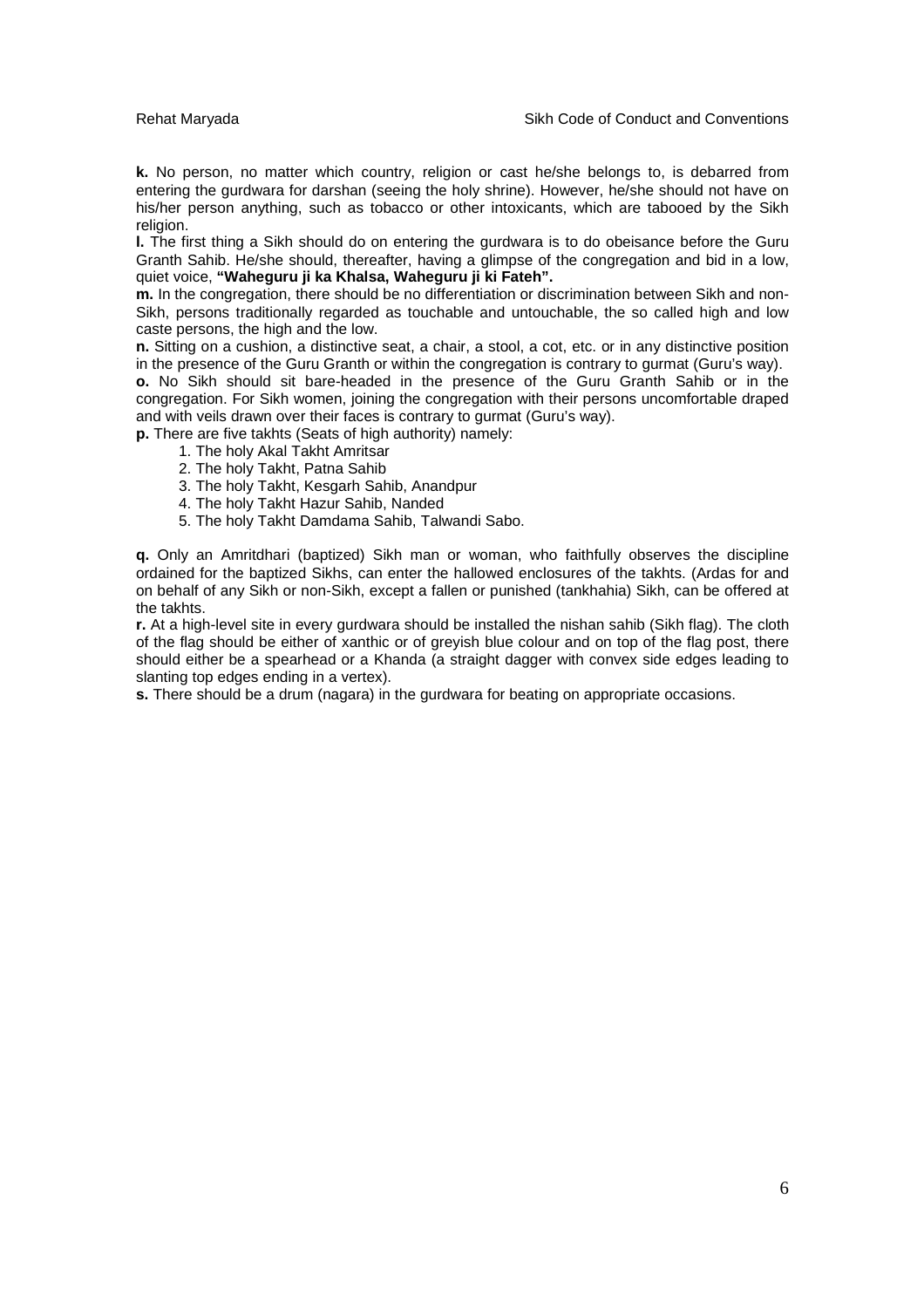### Chapter V - Kirtan

#### Article VI - Kirtan **(Devotional Hymn Singing by a Group or an individual)**

**a.** Only a Sikh may perform kirtan in a congregation.

**b.** Kirtan means singing and scriptural compositions in traditional musical measures.

**c.** In the congregation, kirtan only of Gurbani (Guru Granth's or Guru Gobind Singh's hymns) and, for its elaboration, of the compositions of Bhai Gurdas and Bhai Nand Lal, may be performed.

**d.** It is improper, while singing hymns to rhythmic folk tunes or to traditional musical measures, or in team singing, to induct into them improvised and extraneous refrains. Only a line from the hymn should be a refrain.

### Chapter VI – Taking Hukam

#### Article VII – Taking Hukam

**a.** Doing obeisance to the Guru Granth Sahib, respectfully, taking a glimpse of the congregation, an embodiment of the Guru's person, and taking the command: these together constitute the view of the Satguru (Immortal destroyer of darkness, the true guru). Raising the drapery covering the Guru Granth Sahib and merely taking a look or making others take a look at the exposed page, without taking the command (reading the prescribed hymn) is contrary to gurmat (Guru's way).

**b.** In the course of the congregational sessions, only one thing should be done at a time: performing of kirtan, delivering of discourse, interpretative elaboration of the scriptures, or reading of the scriptures.

**c.** Only a Sikh, man or woman, is entitled to be in attendance of the Guru Granth during the congregational session.

**d.** Only a Sikh may read out from the Guru Granth for others. However, even a non-Sikh may read from it for himself/herself.

**e.** For taking the command (Hukam), the hymn that is continuing on the top of the left page must be read from the beginning. If the hymn begins on the previous page, turn over the page and read the whole hymn from the beginning to the end. If the scriptural composition that is continuing on the top of the left hand page is a var (ode), then start from the first of the slokas preceding the pauri and read upto the end of the pauri. Conclude the reading at the end of the hymn with the line in which the name 'Nanak' occurs.

**f.** Hukam must also be taken at the conclusion of the congregational session or after the Ardas.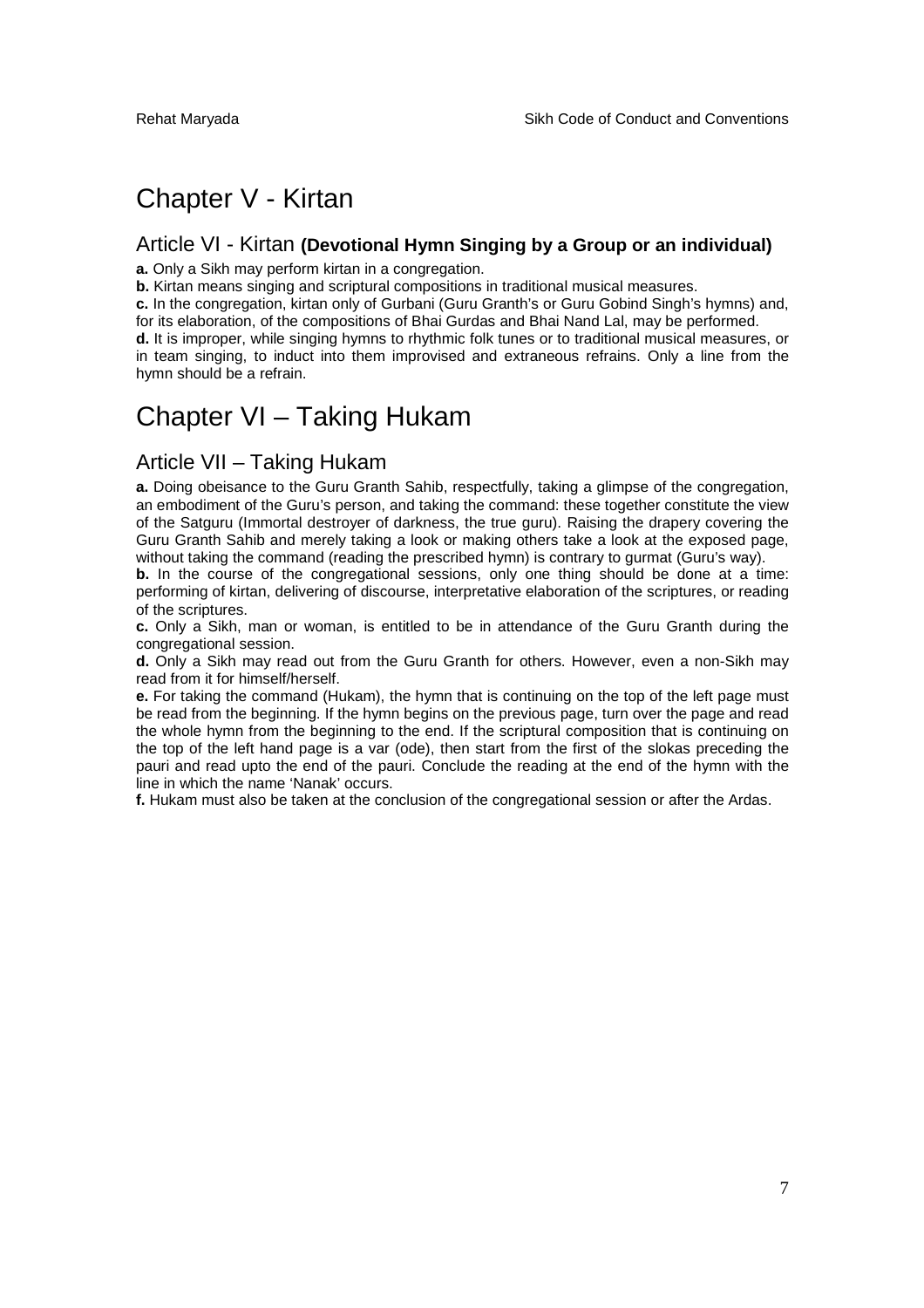### Chapter VII – Reading of the Guru Granth Sahib

#### Article VIII - Sadharan Path (Completion of Normal Intermittent Reading of the Guru Granth Sahib)

**a.** Every Sikh should as far as possible, maintain a separate and exclusive place for the installation of Guru Granth Sahib, in his home.

**b.** Every Sikh man, woman, boy or girl, should learn Gurmukhi to be able to read the Guru Granth Sahib.

**c.** Every Sikh should take the Hukam (Command) of the Guru Granth in the ambrosial (early), hours of the morning before taking meal. If he/she fails to do that, he/she should read or listen to reading from the Guru Granth some time during the day. If he/she cannot do that either, during travel etc., or owing to any other impediment, he/she should not give in to a feeling of guilt.

**d.** It is desirable that every Sikh should carry on a continuous reading of the Guru Granth and complete a full reading in one or two months or over a longer period.

**e.** While undertaking a full reading of the Guru Granth, one should recite the Anand Sahib (the first five and the last stanzas) and perform the Ardas. One should, thereafter, read the Japuji. Akhand Path (Uninterrupted Non-stop Completion of the Reading of the Guru Granth Sahib)

#### Article IX - Akhand Path: Uninterrupted-Non-Stop-Completion of the Reading of the Guru Granth Sahib

**a.** The non-stop reading of the Guru Granth is carried on at hard times or on occasions of elation or joy. It takes forty-eight hours. The non-stop reading implies continuous uninterrupted reading. The reading must be clear and correct. Reading too fast, so that the person listening in to it cannot follow the contents, amounts to irreverence to the Scriptures. The reading should be correct and clear, due to care being bestowed on consonant and vowel, even thought that takes a little longer to complete.

**b.** Whichever family or congregation undertakes the non-stop reading should carry it out itself through its members, relatives, friends, etc., all together. The number of reciters is not prescribed. If a person himself, cannot read, he should listen in to the reading by some competent reader. However, it should never be allowed to happen that the reader carries on the reading all by himself/herself and no member of the congregation or the family is listening in to the reading. The reader should be served with food and clothing to the best of the host's means.

**c.** Placing a pitcher, ceremonial clarified butted fed lamp, coconut, etc. around , during the course of the uninterrupted or any other reading of Guru Granth Sahib, or reading of other Scriptural texts side by side with or in the course of such reading is contrary to the gurmat (Guru's way).

#### Article X - Commencing the Non-stop Reading

While undertaking the intermittent reading of the whole Guru Granth Sahib, the sacred pudding (Karhah Prashad) for offering should be brought and after reciting the Anand Sahib (six stanzas) and offering Ardas, Hukam should be taken.

While beginning the unbroken reading, the sacred pudding should first be laid. Thereafter, after reciting the Anand Sahib (six stanzas), offering the Ardas and taking the Hukam, the reading should be commenced.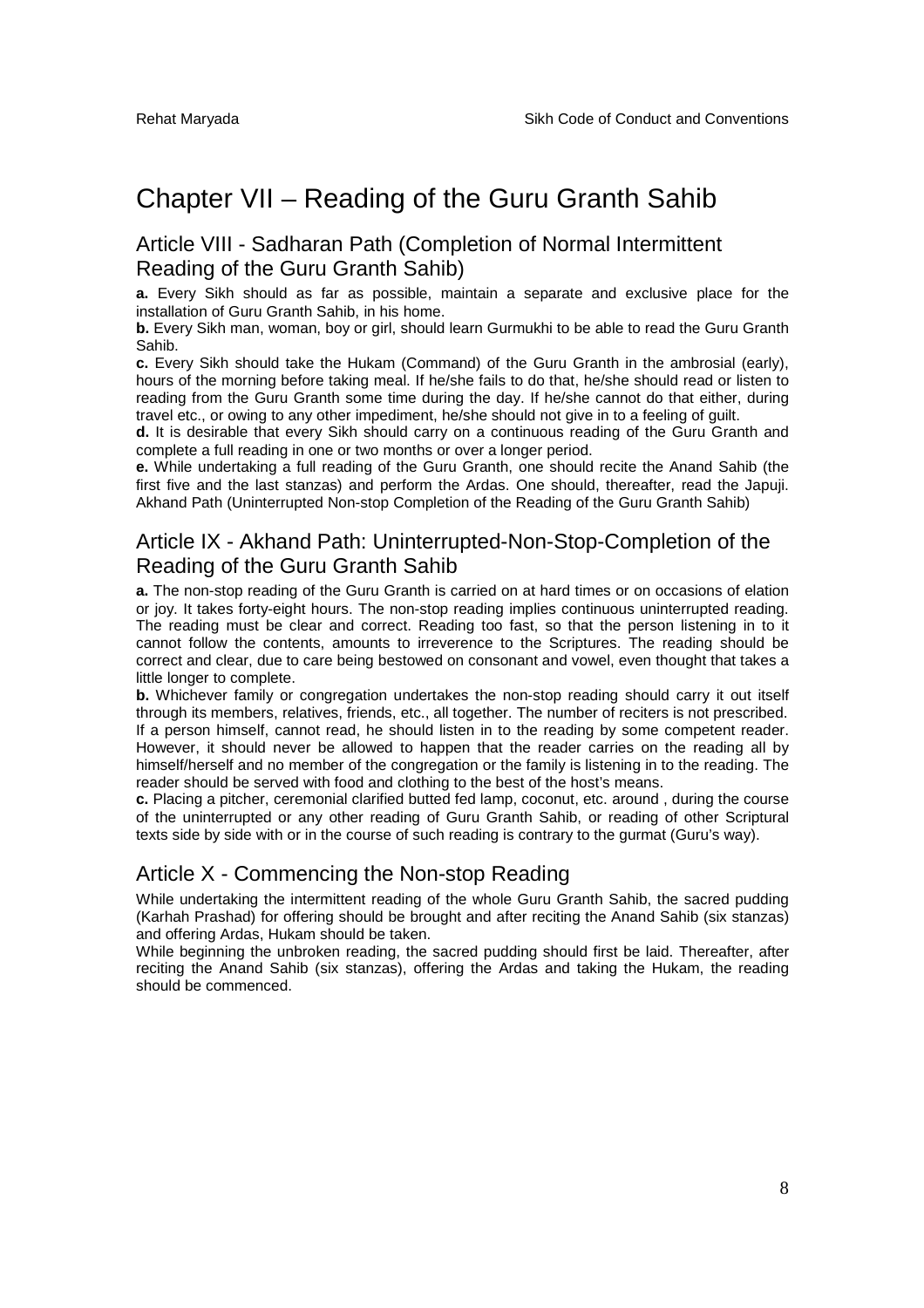#### Article XI - Concluding the Reading

**a.** The reading of the whole Guru Granth Sahib (intermittent or non-stop) may be concluded with the reading of the Mundawani or the Rag Mala according to the convention traditionally observed at the concerned place. (Since there is a difference of opinion within the Panth on this issue, nobody should dare to write or print a copy of the Guru Granth Sahib excluding the Rag Mala). Thereafter, after reciting the

Anand Sahib, the Ardas of the conclusion of the reading should be offered and the sacred pudding (Karhah Prashad) distributed.

**b.** On the conclusion of the reading, offering of draperies, fly whisk and awning, having regard to the requirements of the Guru Granth Sahib, and of other things, for Panthic causes, should be made to the best of means.

## Chapter VIII – Making Offerings, Consecration and Distribution Article XII - Karhah Prasad (Sacred Pudding)

**a.** Only the sacred pudding which has been prepared or got prepared according to the prescribed method shall be acceptable in the congregation.

**b.** The method of preparing the Karhah Prashad is this: In a clean vessel, the three contents (wheat flour, pure sugar and clarified butter, in equal quantities) should be put and it should be made reciting the Scriptures. Then covered with a clean piece of cloth, it should be placed on a clean stool in front of the Guru Granth Sahib, the first five and the last stanza of the Anand Sahib should be recited aloud (so that the

congregation can hear) [If another vessel of the sacred pudding is brought in after the recitation of the Anand, it is not necessary to repeat the recitation of the Anand Sahib. Offering of the pudding brought later to the sacred Kirpan is enough.], the Ardas, offered and the pudding tucked with the sacred Kirpan for acceptance.

**c.** After this, before the distribution to the congregation of the Karhah Prashad, the share of the five beloved ones should be set apart and given away. Thereafter, while commencing the general distribution, the share of the person in attendance of the Guru Granth Sahib should be put in a small bowl or vessel and handed over [Giving double share to the person in attendance constitutes improper discrimination]. The person who doles out the Karhah Prashad among the congregation should do so without any discrimination on the basis of personal regard or spite. He should dole out the Karhah Prashad equally to the Sikhs, the non-Sikhs or a person of high or low caste. While doling out the Karhah Prashad, no discrimination should be made on considerations of caste or ancestry or being regarded, by some, as untouchable, of persons within the congregation.

**d.** The offering of Karhah Prashad should be accompanied by at least two pice in cash.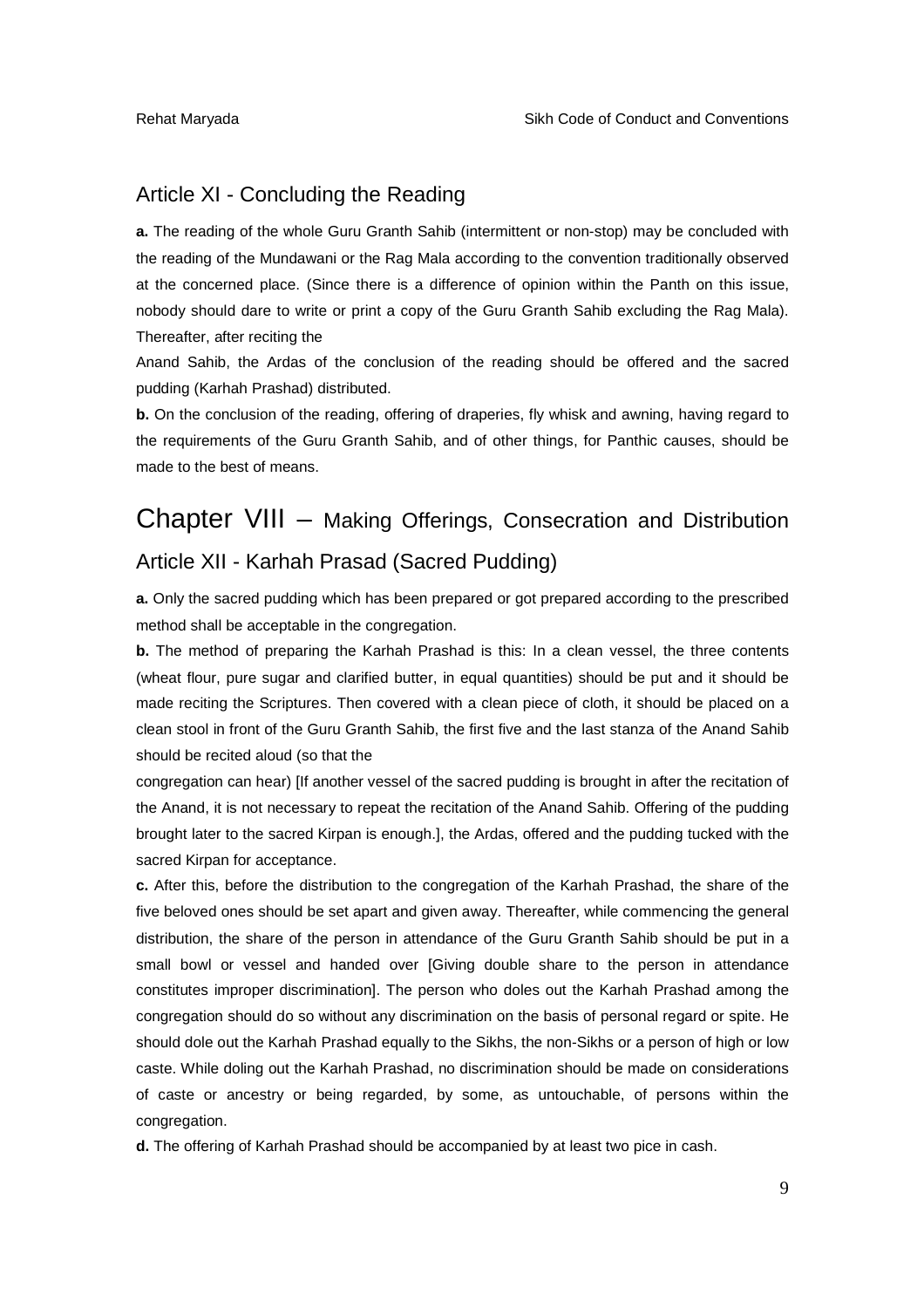### Chapter IX - Components of Gurdwara Service

#### Article XIII - Exposition of Gurbani (Sikh Holy Scriptures)

**a.** The exposition of the Gurbani in a congregational gathering should be carried out only by a Sikh.

**b.** The object of the exposition should only be promoting the understanding of the Guru's tenets.

**c.** The exposition can only be of the ten Gurus writings or utterances, Bhai Gurdas's writings, Bhai Nand Lal's writings or of any generally accepted Panthic book or of books of history (which are in agreement with the Guru's tenants) and not of a book of any other faith. However, for illustration, references to a holy person's teachings or those contained in a book may be made.

#### Article XIV - Expository Discourse

No discourse contrary to the Guru's tenets should be delivered inside a gurdwara.

#### Article XV - Gurdwara Service

In the gurdwara the schedule of the congregational service generally is:

Ceremonial opening of the Guru Granth Sahib, Kirtan, exposition of scriptures, expository discourses, recitation of Anand Sahib, the Ardas (see Article IV (3) (a) above ), the raising of Fateh slogan and then the slogan Sat Sri Akal and taking the Hukam.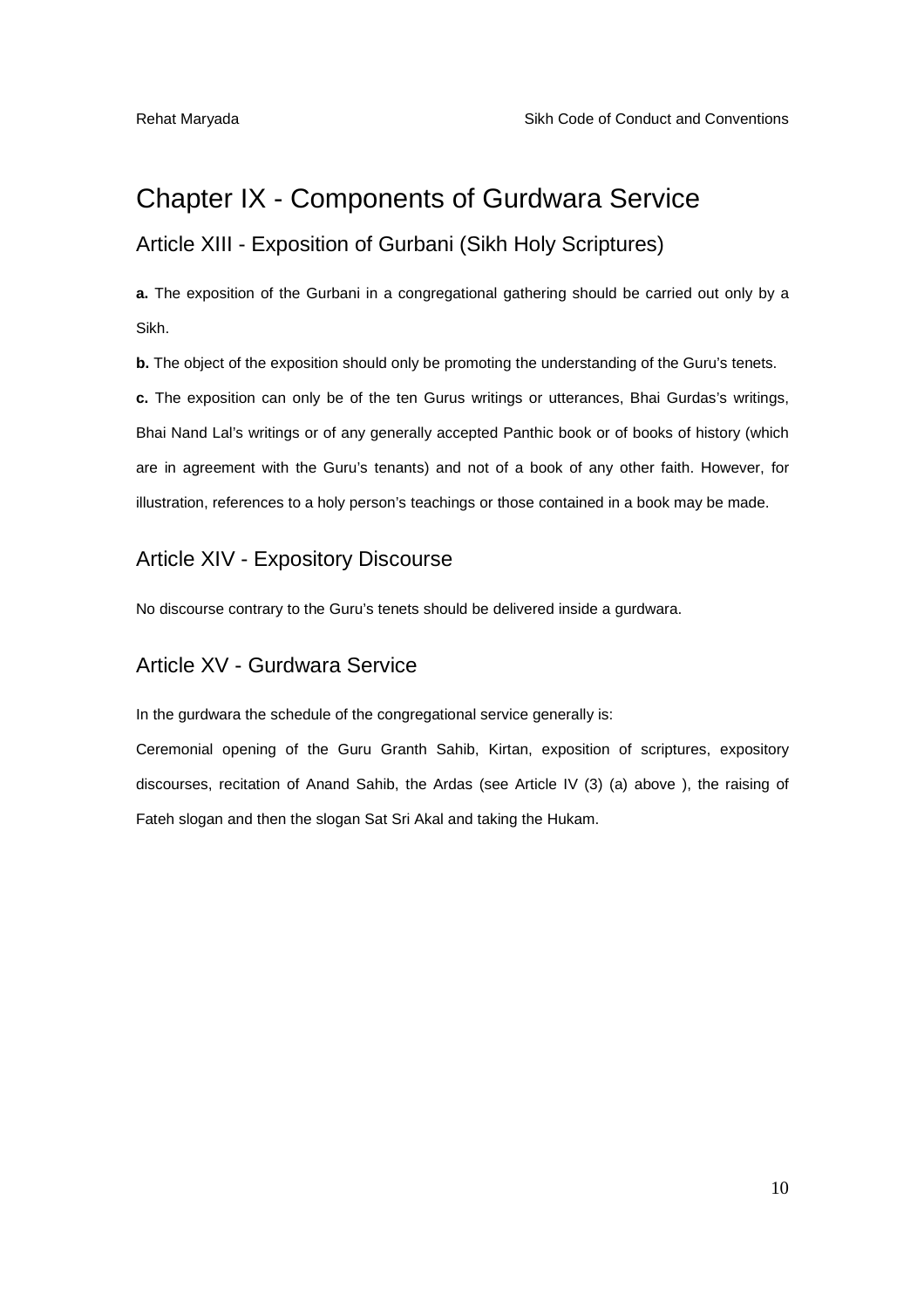# Rehat Maryada: Section Four

### Chapter X - Beliefs, Observances, Duties, Taboos and Ceremonies

#### Article XVI - Living in Consonance with Guru's Tenets

A Sikh's living, earning livelihood, thinking and conduct should accord with the Guru's tenets. The Guru's tenets are:

**a.** Worship should be rendered only to the One Timeless Being and to no god or goddess.

**b.** Regarding the ten Gurus, the Guru Granth and the ten Gurus word alone as saviors and holy objects of veneration.

**c.** Regarding ten Gurus as the effulgence of one light and one single entity.

**d.** Not believing in cast or descent, untouchability, magic, spells, incantation, omens, auspicious times, days and occasions, influence of start, horoscopic dispositions, **shradh** (ritual serving of food to priests for the salvation of ancestors on appointed days as per the lunar calendar), ancestor worship, **khiah** (ritual serving of food to priests - Brahmins - on the lunar anniversaries of the death of an ancestor), **pind** (offering of funeral barley cakes to the deceased's relatives), **patal** (ritual donation of food in the belief that that would satisfy the hunger of the departed soul), **diva** (the ceremony of keeping an oil lamp lit for 360 days after the death, in the belief that that lights the path of the deceased), ritual funeral acts, hom (lighting of ritual fire and pouring intermittently clarified butter, food grains etc. into it for propitiating gods for the fulfillment of a purpose) **jag** (religious ceremony involving presentation of oblations), **tarpan** (libation), **sikha-sut**  (keeping a tuft of hair on the head and wearing thread), **bhadan** (shaving of head on the death of a parent), fasting on new or full moon or other days, wearing of frontal marks on the forehead, wearing thread, wearing of a necklace of the pieces of tulsi stalk [A plant with medicinal properties], veneration of any graves, of monuments erected to honour the memory of a deceased person or of cremation sites, idolatry and such like superstitious observances. [Most, though not all rituals and ritual or religious observances listed in this clause are Hindu rituals and observances. The reason is that the old rituals and practices, continued to be observed by large numbers of Sikhs even after their conversion from their old to the new faith and a large bulk of the Sikh novices were Hindu converts. Another reason for this phenomenon was the strangle-hold of the Brahmin priest on Hindus secular and religious life which the Brahmin priest managed to maintain even on those leaving the Hindu religious fold, by his astute mental dexterity and rare capacity for compromise. That the Sikh novitiates include a sizable number of Muslims is shown by inclusion in this clause of the taboos as to the sanctity of graves, shirni, etc.]

Not owning up or regarding as hallowed any place other than the Guru's place - such, for instance, as sacred spots or places of pilgrimage of other faiths.

Not believing in or according any authority to Muslim seers, Brahmins holiness, soothsayers, clairvoyants, oracles, promise of an offering on the fulfillment of a wish, offering of sweet loaves or rice pudding at graves on fulfillment of wishes, the Vedas, the Shastras, the Gayatri (Hindu scriptural prayer unto the sun), the Gita, the Quran, the Bible, etc.. However, the study of the books of other faiths for general self-education is admissible.

**e.** The Khalsa should maintain its distinctiveness among the professors of different religions of the world, but should not hurt the sentiment of any person professing another religion.

**f.** A Sikh should pray to God before launching off any task.

**g.** Learning Gurmukhi (Punjabi in Gurmukhi script) is essential for a Sikh. He should pursue other studies also.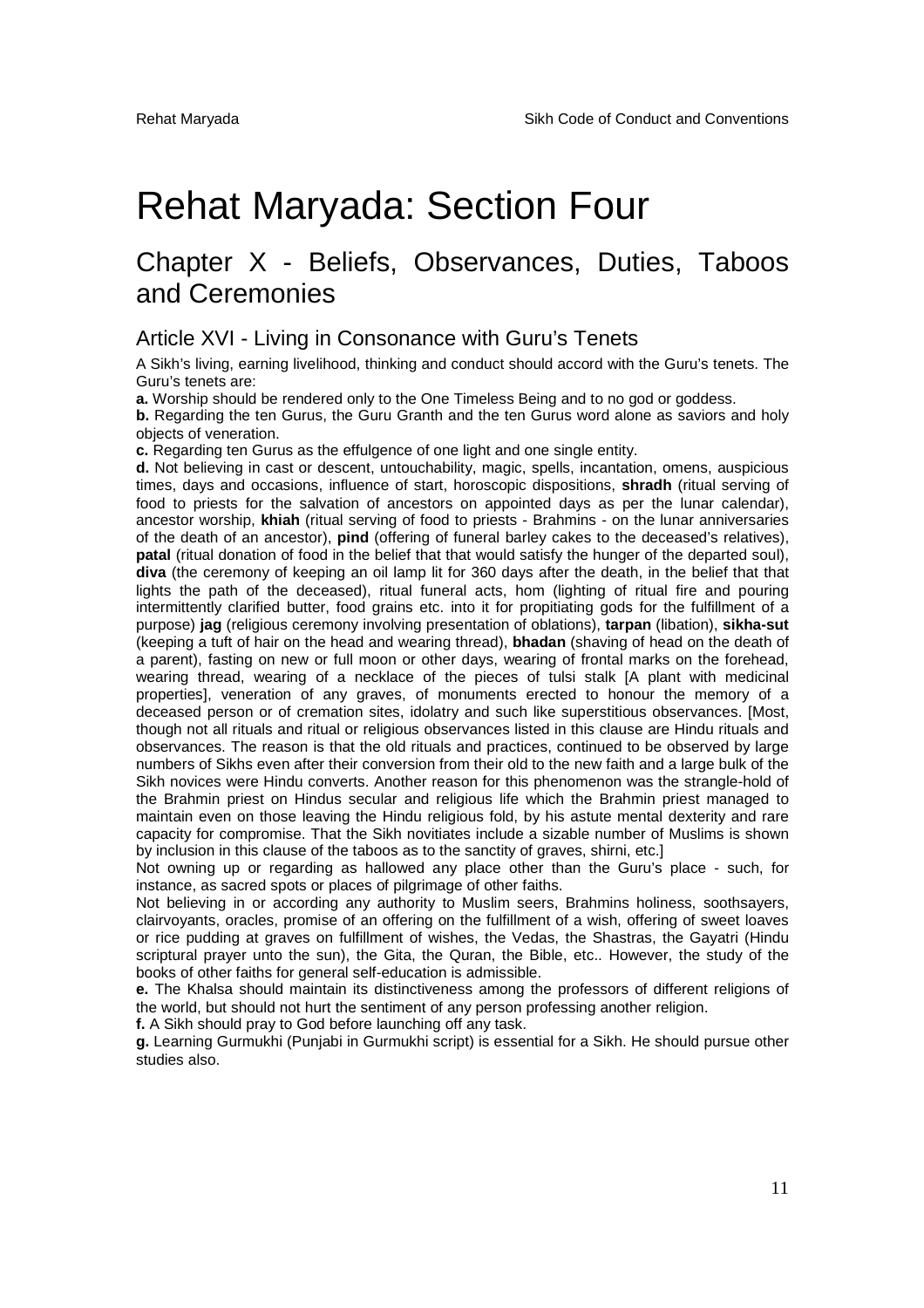**h.** It is a Sikh's duty to get his children educated in Sikhism.

**i.** A Sikh should, in no way, harbour any antipathy to the hair of the head with which his child is born. He should not temper with the hair with which the child is born. He should add the suffix "Singh" to the name of his son. A Sikh should keep the hair of his sons and daughters intact.

**j.** A Sikh must not take hemp (cannabis), opium, liquor, tobacco, in short any intoxicant. His only routine intake should be food.

**k.** Piercing of the nose or ears for wearing ornaments is forbidden for Sikh men and women.

**l.** A Sikh should not kill his daughter, nor should he maintain any relationship with a killer of daughter.

**m.** The true Sikh of the Guru shall make an honest living by lawful work.

**n.** A Sikh shall regard a poor person's mouth as the Guru's cash offerings box.

**o.** A Sikh should not steal, form dubious associations or engage in gambling.

**p.** He who regards another man's daughter as his own daughter, regards another man's wife as his mother, has coition with his own wife alone, he alone is a truly disciplined Sikh of the Guru.

**q.** A Sikh shall observe the Sikh rules of conduct and conventions from his birth right up to the end of his life.

**r.** A Sikh, when he meets another Sikh, should greet him with **"Waheguru ji ka Khalsa, Waheguru ji ki Fateh" [The Khalsa is Waheguru's; victory too is His!].** This is ordained for Sikh men and women both.

**s.** It is not proper for a Sikh woman to wear a veil or keep her face hidden by veil or cover.

**t.** For a Sikh, there is no restriction or requirement as to dress except for he must wear Kachhehra [A drawer type garment fastened by a fitted string round the waist, very often worn as underwear] and turban. A Sikh woman may or may not tie turban.

### Chapter XI - Ceremonies pertaining to Social **Occasions**

#### Article XVII - Ceremonies pertaining to Birth and Naming of Child

**a.** In a Sikh's household, as soon after the birth of a child as the mother becomes capable of moving about and taking bath (irrespective of the number of days which that takes), the family and relatives should go to a gurdwara with karhah prashad (sacred pudding) or get karhah prashad made in the gurdwara and recite in the holy presence of the Guru Granth Sahib such hymns as **"parmeshar dita bana"** (Sorath M. 5 ,Guru Granth Sahib p. 628 ), **"Satguru sache dia bhej"** (Asa M. 5 , Guru Granth Sahib p. 396 ) that are expressive of joy and thankfulness. Thereafter if a reading of the holy Guru Granth Sahib had been taken up, that should be concluded. Then the holy Hukam (command) should be taken. A name starting with the first letter of the hymn of the Hukam (command) should be proposed by the granthi (man in attendance of the holy book) and, after its acceptance by the congregation, the name should be announced by him. The boy's name must have the suffix **"Singh"** and the girl's, the suffix **"Kaur".** 

After that the Anand Sahib (short version comprising six stanzas) should be recited and the Ardas in appropriate terms expressing joy over the naming ceremony be offered and the karhah prashad distributed.

**b.** The superstition as to the pollution of food and water in consequence of birth must not be subscribed to [There is a wide-spread belief among certain sections of Indian people that a birth in a household causes pollution (sutak) which is removed by the thorough bathing of the mother, the baby and persons attending on her as also by a thorough cleaning of the house, the utensils and the clothes, after prescribed periods of ten, twenty one and forty days.], for the holy writ is:

**"The birth and death are by His ordinance; coming and going is by His will. All food and water are, in principle, clean, for these life-sustaining substances are provided by Him."** -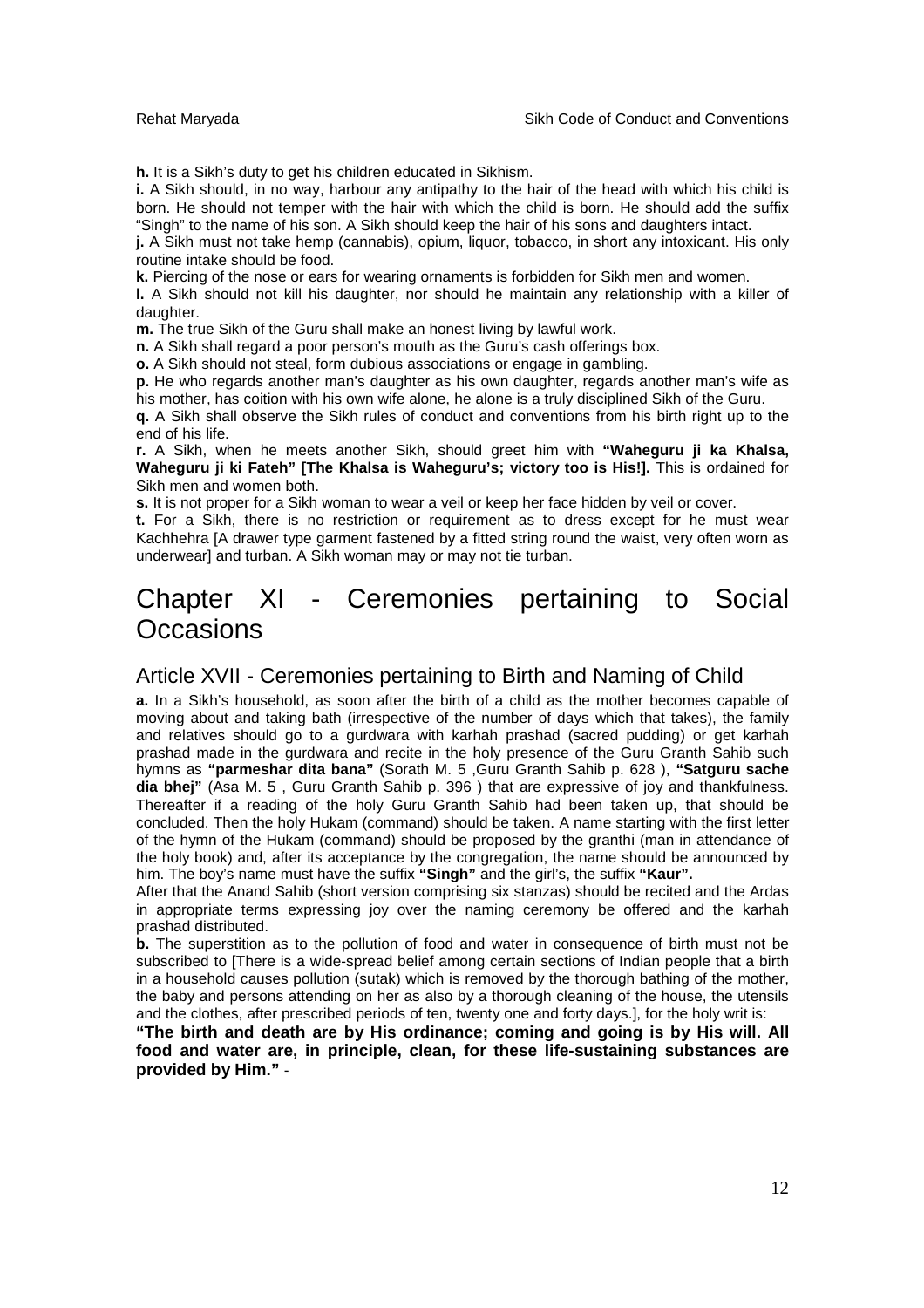**c.** Making shirts or frocks for children out of the Holy Book's draperies is a sacrilege.

#### Article XVIII - Anand Sanskar (Lit. Joyful Ceremony)

**a.** A Sikh man and woman should enter wedlock without giving thought to the prospective spouse's caste and descent.

**b.** A Sikh's daughter must be married to a Sikh.

**c.** A Sikh's marriage should be solemnized by Anand marriage rites.

**d.** Child marriage is taboo for Sikhs.

**e.** When a girl becomes marriageable, physically, emotionally and by virtue of maturity of character, a suitable Sikh match should be found and she be married to him by Anand marriage rites.

**f.** Marriage may not be preceded by engagement ceremony. But if an engagement ceremony is sought to be held, a congregational gathering should be held and, after offering the Ardas before the Guru Granth Sahib, a kirpan, a steel bangle and some sweets may be tendered to the boy.

**g.** Consulting horoscopes for determining which day or date is auspicious or otherwise for fixing the day of the marriage is a sacrilege. Any day that the parties find suitable by mutual consultation should be fixed.

**h.** Putting on floral or gilded face ornamentation, decorative headgear or red thread bands round the wrist, worshipping of ancestors, dripping feet in mild mixed with water, cutting a berry or jandi (Prosopis spicigera) bushes, filling pitcher, ceremony of retirement in feigned displeasure, reciting couplets, performing havans [sacrificial fire], installing vedi (a wooden canopy or pavilion under which Hindu marriages are performed), prostitutes dances, drinking liquor, are all sacrileges.

**i.** The marriage party should be as small a number of people as the girl's people desire. The two sides should greet each other singing sacred hymns and finally by the Sikh greeting of **Waheguru ji ka Khalsa, Waheguru ji ki Fateh.** 

**j.** For marriage, there should be a congregational gathering in the holy presence of Guru Granth Sahib. There should be hymn-singing by ragis or by the whole congregation. Then the girl and boy should be made to sit facing the Guru Granth Sahib. The girl should sit on the left side of the boy. After soliciting the congregation's permission, the master of the marriage ceremony (who may be a man or woman) should bid the boy and girl and their parents or guardians to stand and should offer the Ardas for the commencement of the Anand marriage ceremony.

The officiant should then appraise the boy and girl of the duties and obligations of conjugal life according to the Gurus tenets.

He should initially give to the two an exposition of their common mutual obligations. He should tell them how to model the husband-wife relationship on the love between the individual soul and the Supreme Soul in the light of the contents of circumambulation (lavan) hymns in the Suhi measure (rag) section of the Guru Granth Sahib.

He should explain to them the notion of the state of **"a single soul in two bodies"** to be achieved through love and make them see how they may attain union with the Immortal Being discharging duties and obligations of the householders life. Both of them, they should be told, have to make their conjugal union a means to the fulfillment of the purpose of the journey of human existence; both have to lead clean and

Guru-oriented lives through the instrumentality of their union.

He should then explain to the boy and girl individually their respective conjugal duties as husband and wife.

The bridegroom should be told that the girl's people having chosen him as the fittest match from among a whole lot, he should regard his wife as his better half, accord to her unflinching love and share with her all that he has. In all situations, he should protect her person and honour, he should be completely loyal to her and he should show as much respect and consideration for her parents and relations as for his own.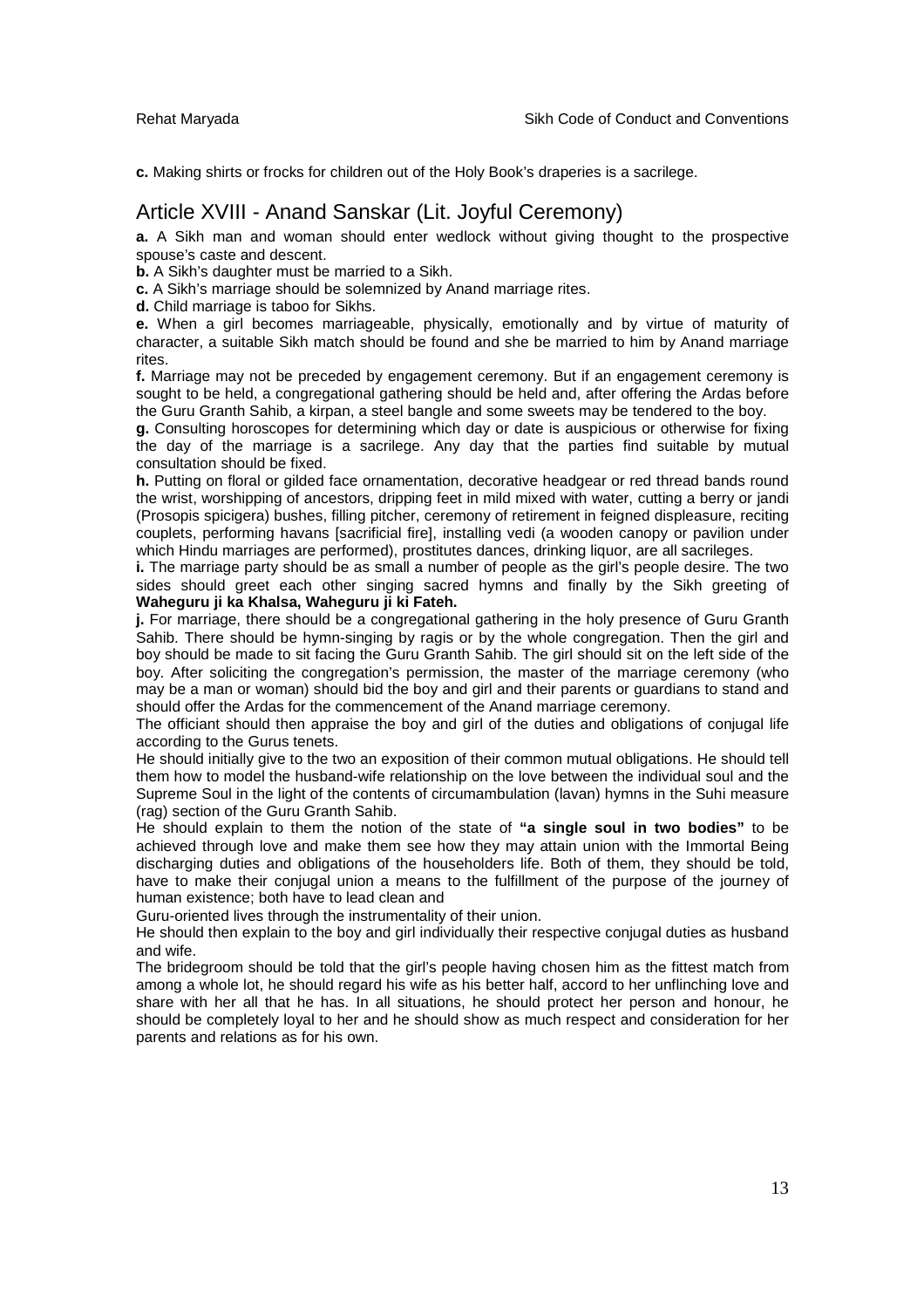The girl should be told that she has been joined in matrimony to her man in the hallowed presence of the Guru Granth Sahib and the congregation. She should ever harbour for him deferential solicitude, regard him the lord and master of her love and trust; she should remain firm in her loyalty to him and serve him in joy and sorrow and in every clime (native or foreign) and should show the same regard and consideration to his parents and relatives as she would, to her own parents and relatives.

The boy and girl should bow before the Guru Granth Sahib to betoken their acceptance of these instructions. Thereafter, the girl's father or the principal relation should make the girl grasp one end of the sash which the boy is wearing over his shoulders and the person in attendance of the Guru Granth Sahib should recite the matrimonial circumambulation stanzas (lavan of the fourth Guru in the Suhi musical measure section of the Guru Granth). After the conclusion of the recitation of each of the stanzas, the boy, followed by the girl holding the end of the sash, should go round the Guru Granth Sahib while the ragis or the congregation sing out the recited stanza.

The boy and girl, after every circumambulation, should bow before the Guru Granth Sahib in genuflexion, lowering their forehead to touch the ground and then stand up to listen to the recitation of the next stanza. There being four matrimonial circumambulation stanzas in the concerned hymn, the proceeding will comprise four circumambulations with the incidental singing of the stanza. After the fourth circumambulation, the boy and girl should, after bowing before the Guru Granth Sahib, sit down at the appointed place and the ragis or the person who has conducted the ceremony should recite the first five and the last stanza of the Anand Sahib. Thereafter, the Ardas should be offered to mark the conclusion of the Anand marriage ceremony and the sacred pudding distributed.

**k.** Persons professing faiths other than the Sikh faith cannot be joined in wedlock by the Anand Karaj ceremony.

**l.** No Sikh should accept a match for his/her son or daughter for monetary consideration.

**m.** If the girl's parents at any time or on any occasion visit their daughter's home and a meal is ready there, they should not hesitate to eat there. Abstaining from eating at the girl's home is a superstition. The Khalsa has been blessed with the boon of victuals and making others eat by the Guru and the Immortal Being. The girl's and boy's people should keep accepting each other's hospitality, because the Guru has joined them in relationship of equality.

**n.** If a woman's husband has died, she may, if she so wishes, finding a match suitable for her, remarry. For a Sikh man whose wife has died, similar ordinance obtains.

**o.** The remarriage may be solemnized in the same manner as the Anand marriage.

**p.** Generally, no Sikh should marry a second wife if the first wife is alive.

**q.** A baptized Sikh ought to get his wife baptized.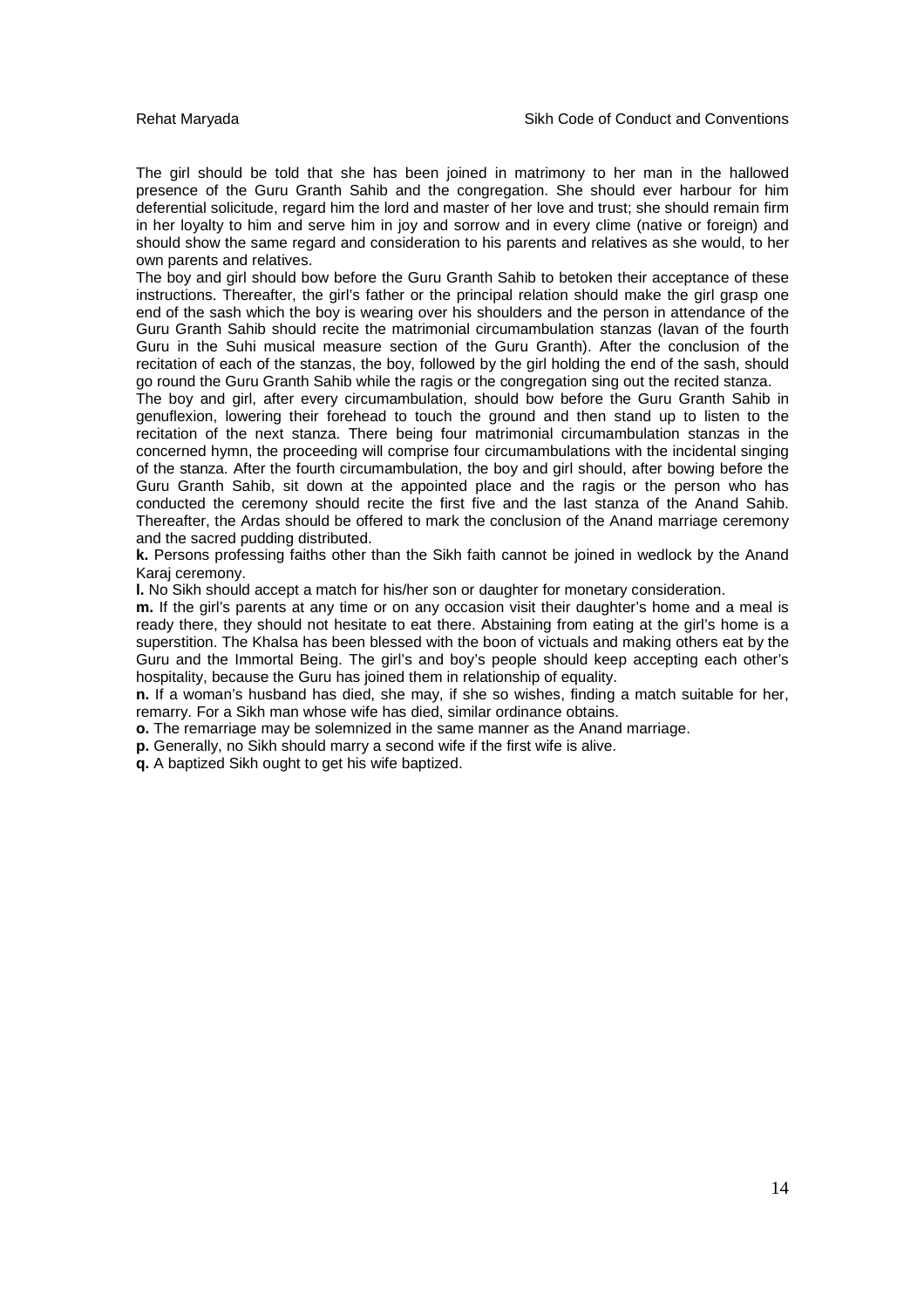#### Article XIX - Funeral Ceremonies

**a.** The body of a dying or dead person, if it is on a cot, must not be taken off the cot and put on the floor. Nor must a lit lamp be placed beside, or a cow got bestowed in donation by, him/her or for his/her good or any other ceremony, contrary to Guru's way, performed. Only Gurbani should be recited or **"Waheguru, Waheguru"** repeated by his/her side.

**b.** When some one shuffles the mortal coil, the survivors must not grieve or raise a hue and cry or indulge in breast beating. To induce a mood of resignation to God's will, it is desirable to recite Gurbani or repeat **"Waheguru".** 

**c.** However young and deceased may be, the body should be cremated. However, where arrangements for cremation cannot be made, there should be no qualm about the body being immersed in flowing water or disposed of in any other manner.

**d.** As to the time of cremation, no consideration as to whether it should take place during day or night should weigh.

**e.** The dead body should be bathed and clothed in clean clothes. While that is done, the Sikh symbols - **comb, kachha, karha, kirpan -** should not be taken off. Thereafter, putting the body on a plank, Ardas about its being taken away for disposal be offered. The hearse should then be lifted and taken to the cremation ground; hymns that induce feeling of detachment should be recited. On reaching the cremation ground, the pyre should be laid. Then the Ardas for consigning the body to fire be offered. The dead body should then be placed on the pyre and the son or any other relation or friend of the deceased should set fire to it. The accompanying congregation should sit at a reasonable distance and listen to kirtan or carry on collective singing of hymns or recitation of detachment-inducing hymns. When the pyre is fully aflame, the Kirtan Sohila (prescribed pre-retirement night Scriptural prayer) should be recited and the Ardas offered. (Piercing the Skull half and hour or so after the pyre has been burning with a rod or something else in the belief that that will secure the release of the soul - kapal kriya - is contrary to the Guru's tenets). The congregation should then leave.

Coming back home, a reading of the Guru Granth Sahib should be commenced at home or in a nearby gurdwara, and after reciting the six stanzas of the Anand Sahib, the Ardas, offered and karhah prashad (sacred pudding) distributed. The reading of the Guru Granth Sahib should be completed on the tenth day. If the reading cannot, or is sought not to, be completed on the tenth day, some other day may be appointed for the conclusion of the reading having regard to the convenience of the relatives. The reading of the Guru Granth Sahib should be carried out by the members of the household of the deceased and relatives in cooperation. If possible, Kirtan may be held every night. No funeral ceremony remains to be performed after the "tenth day".

**f.** When the pyre is burnt out, the whole bulk of the ashes, including the burnt bones should be gathered up and immersed in flowing water or buried at that very place and the ground leveled. Raising a monument to the memory of the deceased at the place where his dead body is cremated is taboo.

**g.** Adh marg (the ceremony of breaking the pot used for bathing the dead body amid doleful cries half way towards the cremation ground), organized lamentation by women, foorhi (sitting on a straw mat in mourning for a certain period), diva (keeping an oil lamp lit for 360 days after the death in the belief that that will light the path of the deceased), pind (ritual donating of lumps of rice flour, oat flour, or solidified milk (khoa) for ten days after death), kirya (concluding the funeral proceedings ritualistically, serving meals and making offerings by way of shradh, budha marna (waving of whisk, over the hearse of an old person's dead body and decorating the hearse with festoons), etc. are contrary to the approved code. So too is the picking of the burnt bones from the ashes of the pyre for immersing in the Ganga, at Patalpuri (at Kiratpur), at Kartarpur Sahib or at any other such place.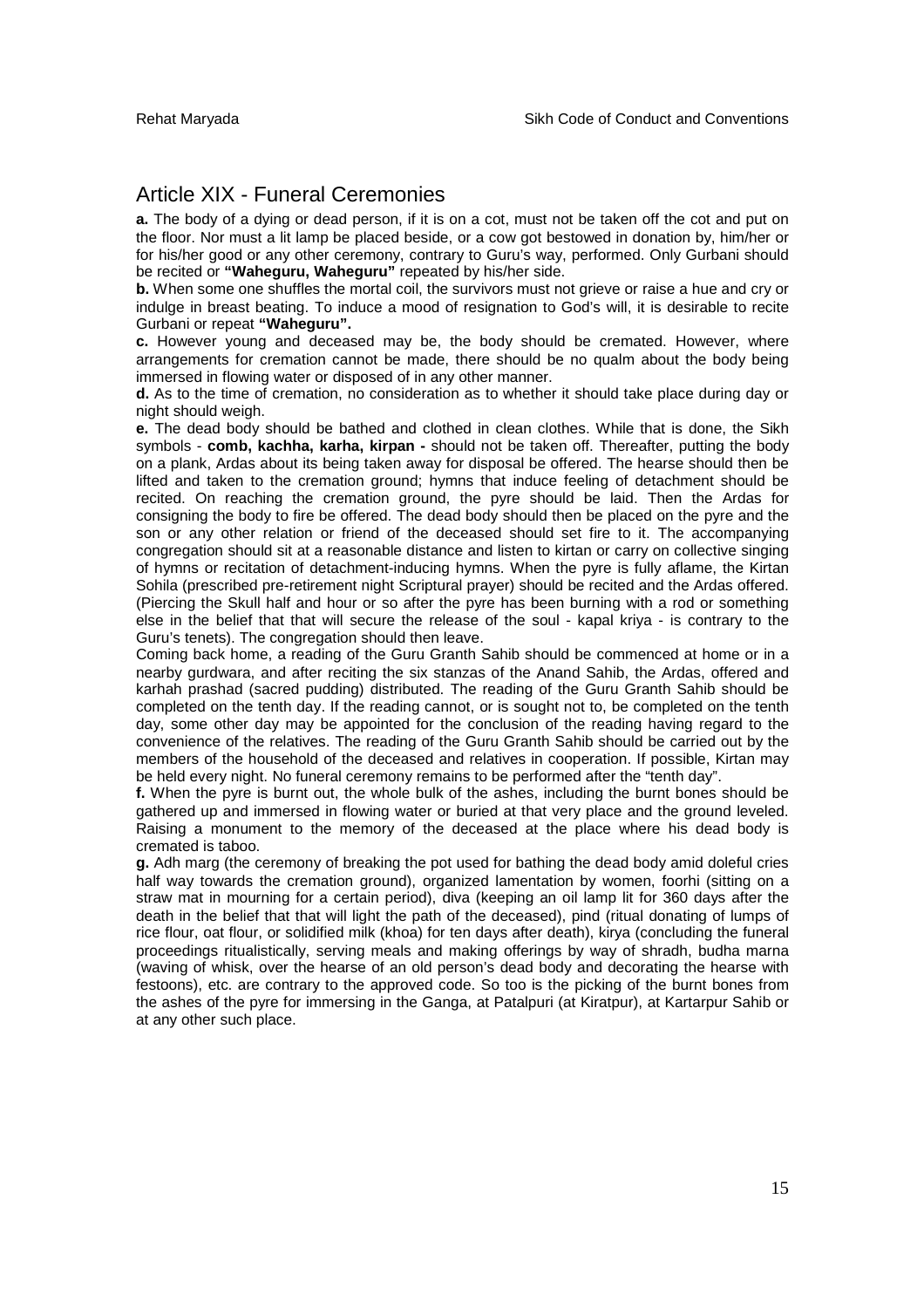#### Article XX - Other Rites and Conventions

Apart from these rites and conventions, on every happy or sad occasion, such as moving into a new house, setting up a new business (shop), putting a child to school, etc., a Sikh should pray for God's help by performing the Ardas. The essential components of all rites and ceremonies in Sikhism are the recitation of the Gurbani (Sikh Scriptures) and the performing of the Ardas.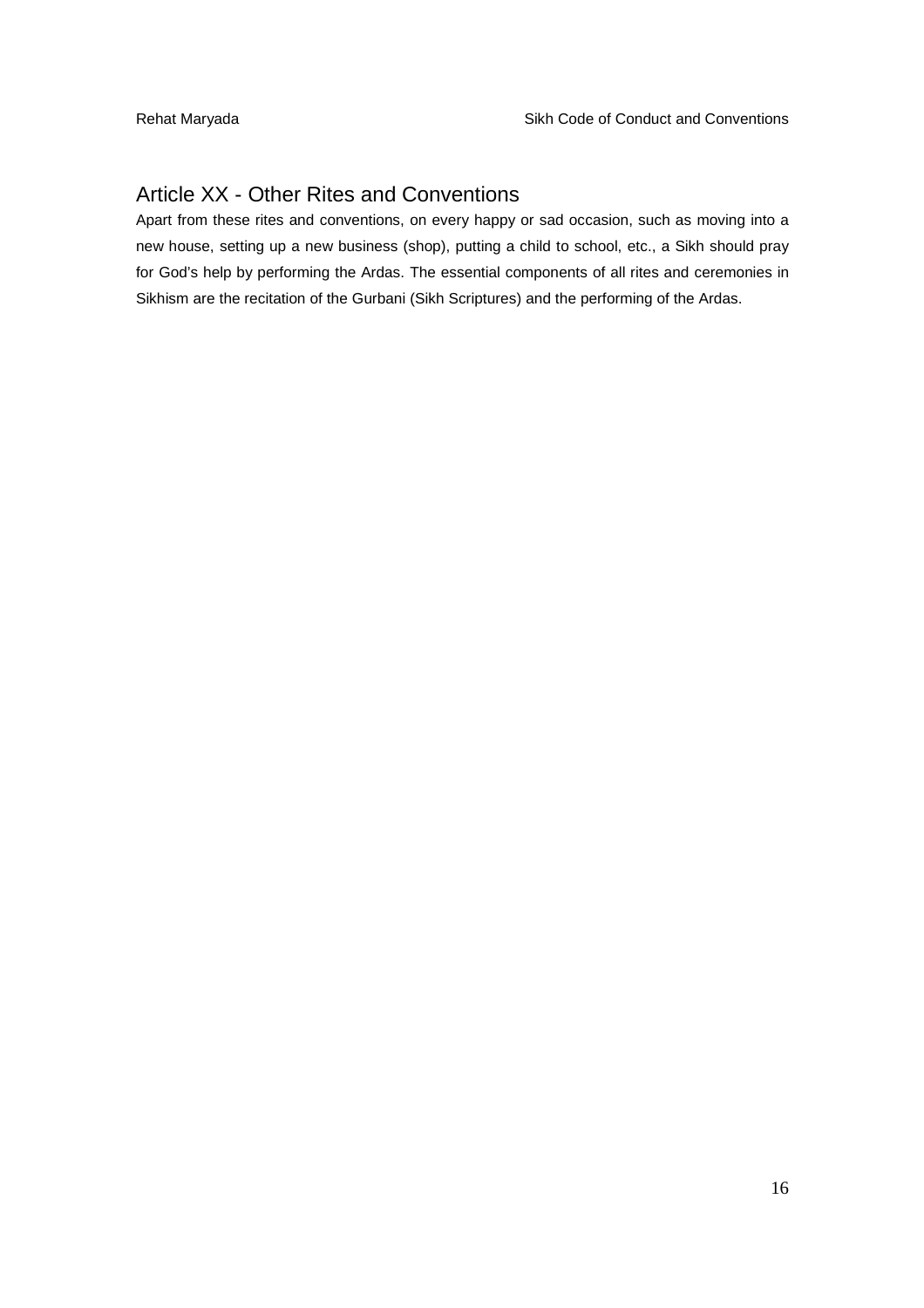# Rehat Maryada: Section Five

### Chapter XII - Altruistic Work

#### Article XXI - Voluntary Service

Voluntary service (Sewa) is a prominent part of Sikh religion. Illustrative models of voluntary service are organized, for imparting training, in the gurduwaras. Its simple forms are: sweeping and plastering the floors of the gurdwara [In olden times, buildings, particularly in rural areas had mud and not brick paved or cement floors. To give to these floors firmness and consistency, they were thinly plastered with a diluted

compound of mud.], serving water to or fanning the congregation, offering provisions to and rendering any kind of service in the common kitchen-cum-eating house, dusting the shoes of the people visiting the gurdwara, etc.

**a.** Guru's kitchen-cum-Eating House. The philosophy behind the Guru's kitchen-cum-eating house is two fold: to provide training to the Sikhs in voluntary service and to help banish all distinction of high and low, touchable and untouchable from the Sikhs minds.

**b.** All human beings, high or low, and of any caste or colour may sit and eat in the Guru's kitchencum-eating house. No discrimination on grounds of the country of origin, colour, caste or religion must be made while making people sit in rows for eating. However, only baptized Sikhs can eat off one plate.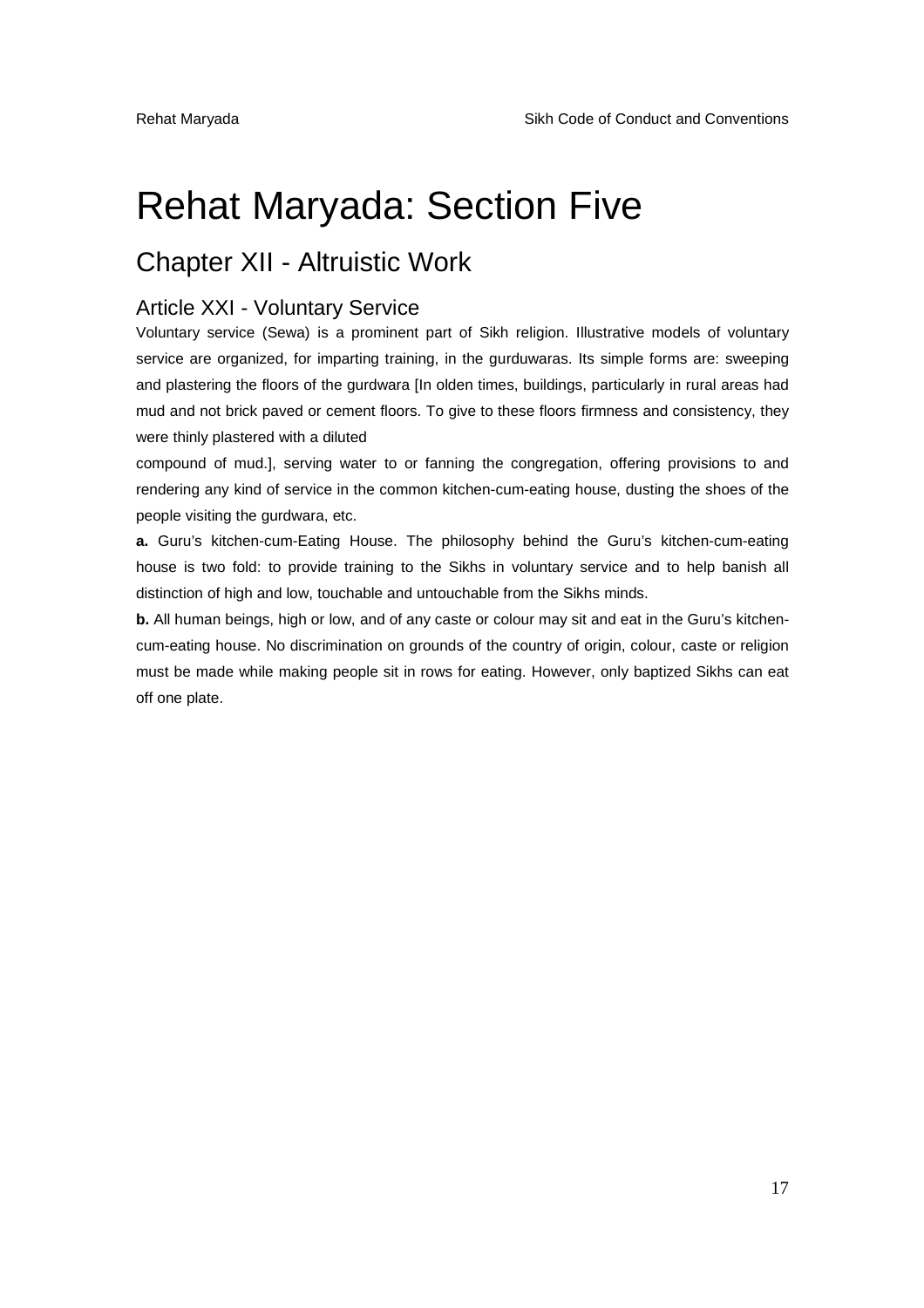# Rehat Maryada: Section Six

### Chapter XIII - Panthic (Corporator Sikh) Life

#### Article XXII - Facets of Corporate Sikh Life

The essential facets of Panthic life are:

- **1.** Guru Panth (The Panth's Guru Status)
- **2.** The ceremony of ambrosial initiation
- **3.** The statute of chastisement for aberrations
- **4.** The statute of collective resolution
- **5.** The appeal against local decisions

#### Article XXIII - Panth's Status of Guru-hood

The concept of service is not confined to fanning the congregation, service to and in the common kitchen-cum-eating house, etc. A Sikh's entire life is a life of benevolent exertion. The most fruitful service is the service that secures the optimum good by minimal endeavor. That can be achieved through organized collective action. A Sikh has, for this reason, to fulfill his Panthic obligations (obligations as a member of the corporate entity, the Panth), even as he/she performs his/her individual duties. This corporate entity is the Panth. Every Sikh has also to fulfill his obligations as a unit of the corporate body, the Panth.

**a.** The Guru Panth (Panth's status of Guruhood) means the whole body of committed baptized Sikhs. This body was fostered by all the ten Gurus and the tenth Guru gave it its final shape and invested it with Guruhood.

#### Article XXIV - Ceremony of Baptism or Initiation

**a.** Ambrosial baptism should be held at an exclusive place away from common human traffic. **b.** At the place where ambrosial baptism is to be administered, the holy Guru Granth Sahib should be installed and ceremonially opened. Also present should be six committed baptized Sikhs, one of whom should sit in attendance of the Guru Granth Sahib and the other five should be there to administer the ambrosial baptism. These six may even include Sikh women. All of them must have taken bath and washed their hair.

**c.** The five beloved ones who administer ambrosial baptism should not include a disabled person, such as a person who is blind or blind in one eye, lame, one with a broken or disabled limb, or one suffering from some chronic disease. The number should not include anyone who has committed a breach of the Sikh discipline and principles. All of them should be committed baptized Sikhs with appealing personalities.

**d.** Any man or woman of any country, religion or cast who embraces Sikhism and solemnly undertakes to abide by its principles is entitled to ambrosial baptism.

The person to be baptized should not be of very young age; he or she should have attained a plausible degree of discretion. The person to be baptized must have taken bath and washed the hair and must wear all **five K's - Kesh** (unshorn hair), strapped **Kirpan** (sword), **Kachhehra**  (prescribed shorts), **Kanga** (Comb tucked in the tied up hair), **Karha** (Steel bracelet). He/she must not have on his/her person any token of any other faith. He/she must not have his/her head bare or be wearing a cap. He/she must not be wearing any ornaments piercing through any part of the body. The persons to be baptized must stand respectfully with hands folded facing the Guru Granth Sahib.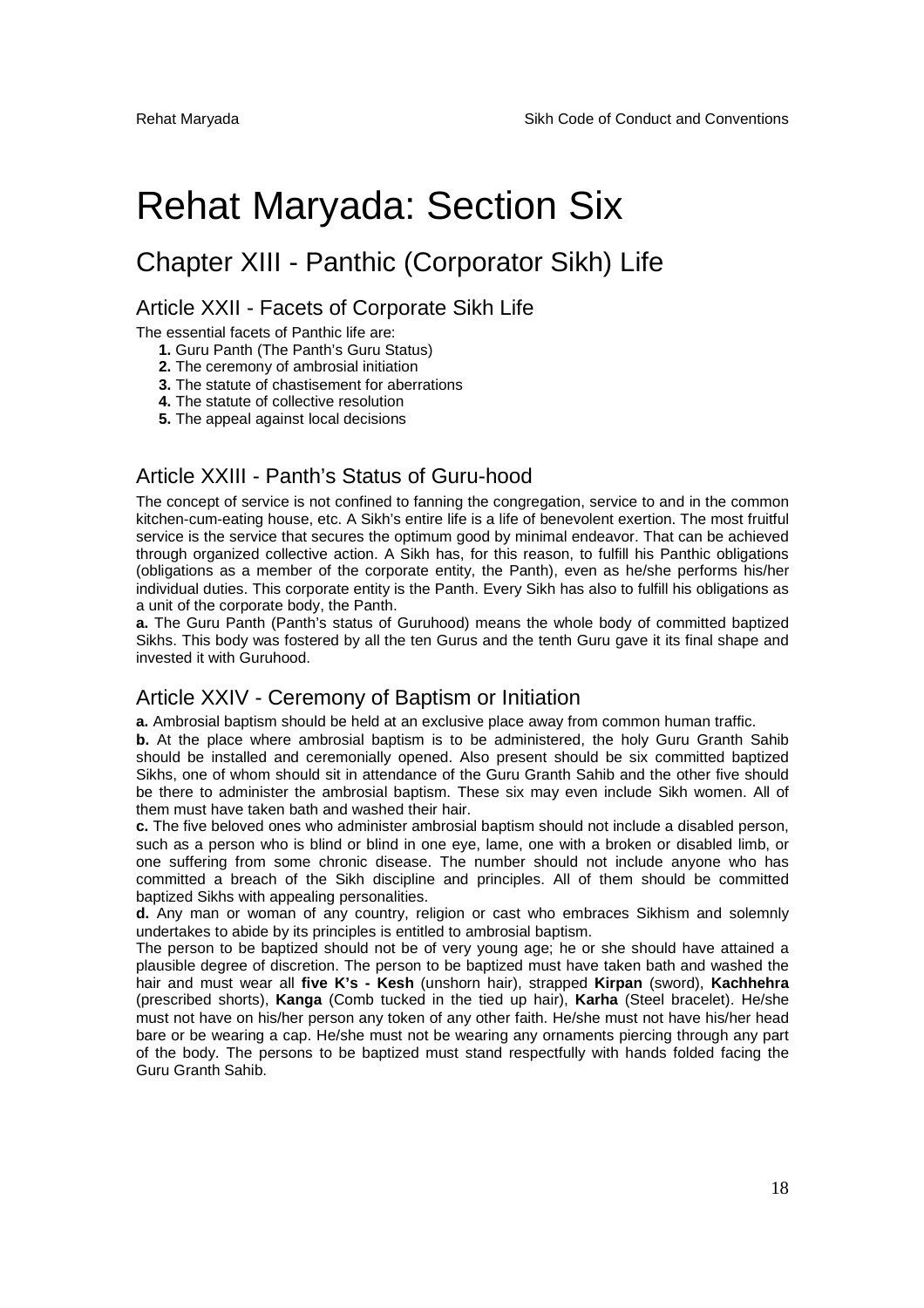**e.** Anyone seeking to be re-baptized, having committed an aberration should be singled out and the five beloved ones should award chastisement to him/her in the presence of the congregation. **f.** One from amongst the five beloved ones administering ambrosial baptism to persons seeking to be baptized should explain the principles of the Sikh religion to them:

The Sikh religion advocated the renunciation of the worship of any created thing, and rendering of worship and loving devotion to, and meditating on, the One Supreme Creator. For the fulfillment of such devotion and meditation, reflection on the contents of Gurbani and practicing of its tenets, participation in the congregational services, rendering service to the Panth, benevolent exertion (to promote the good of others), love of God's name (loving reflection on the experience of the Divine), living within the Sikh discipline after getting baptized etc. are the principal means.

He should conclude his exposition of the principles of Sikh religion with the query: Do you accept these willingly?

**g.** On an affirmative response from the seekers of baptism, one from amongst the five beloved ones should perform the Ardas for the preparation of baptism and take the holy Hukam (command). The five beloved ones should come close to the bowl for preparing the amrit (ambrosial nectar).

**h.** The bowl should be of pure steel and it should be placed on a clean steel ring or other clean support.

**i.** Clean water and sugar puffs should be put in the bowl and the five beloved ones should sit around it in bir posture [Sitting in bir posture comprises sitting resting the body on the right leg, the right calf and foot gathered inward and the left leg up to the shin kept in a vertical position.] and recite the under mentioned scriptural compositions.

**j.** The scriptural compositions to be recited are: The Japuji, the Jaap, The Ten Sawayyas (commencing with sarawag sud), The Bainti Chaupai (from "hamri karo hath dai rachha" to "susht dokh te leho bachai"), the first five and the last one stanza of the Anand Sahib.

**k.** Each of the five beloved ones who recite the scripture should hold the edge of the bowl with his left hand and keep stirring the water with a double-edged sword held in his right hand. He should do that with full concentration. The rest of the beloved ones should keep gripping the edge of the bowl with both hands concentrating their full attention on the ambrosial nectar.

**l.** After the conclusion of the recitation, one from amongst the beloved ones should perform the Ardas.

**m.** Only that person seeking to be baptized who has participated in the entire ceremony of ambrosial baptism can be baptized. One who has turned up while the ceremony was in progress cannot be baptized.

**n.** After the Ardas as per clause (1) above, thinking of our Father, the tenth Master, the wearer of the aigrette, every person seeking to be baptized should sit in bir posture, putting his/her right hand cupped on the left cupped hand and be made to drink the ambrosial mix five times, as the beloved one who pours the mix into his cupped hand exclaims: say, **Waheguru ji ka Khalsa, Waheguru ji ki Fateh! (The Khalsa** 

**is of the Wondrous Destroyer of darkness; victory too, is His!)** The person being baptized should after imbibing the ambrosia, repeat: **Waheguru ji ka Khalsa, Waheguru ji ki Fateh.** Then five handfuls of the ambrosial mix should be sprinkled into the eyes of the person being baptized and another five into his hair. Each such sprinkling should be accompanied by the beloved one administering baptism saying,

**"Waheguru ji ka Khalsa, Waheguru ji ki Fateh"**, and the person being baptized repeating the chant. Whatever ambrosial mix is left over after the administration of the ambrosial baptism to all individual seekers, should be sipped by all (men and women) baptized, together.

**o.** After this the five beloved ones, all together in chorus, communicating the name of Waheguru to all who have been administered the ambrosial baptism, recite to them the mul mantar (basic creed, seminal chant) and make them repeat it aloud: **ik aunkar satnam karta purakh nirbhau nirwair akal murat ajuni saibhang gur prasad.** 

**p.** After this, one from amongst the five beloved ones should explain to the initiates the discipline of the order: Today you are reborn in the true Guru's household, ending the cycle of migration, and joined the Khalsa Panth (order). Your spiritual father is now Guru Gobind Singh and, spiritual mother, Mata Sahib Kaur. Your place of birth is Kesgarh Sahib and your native place is Anandpur Sahib.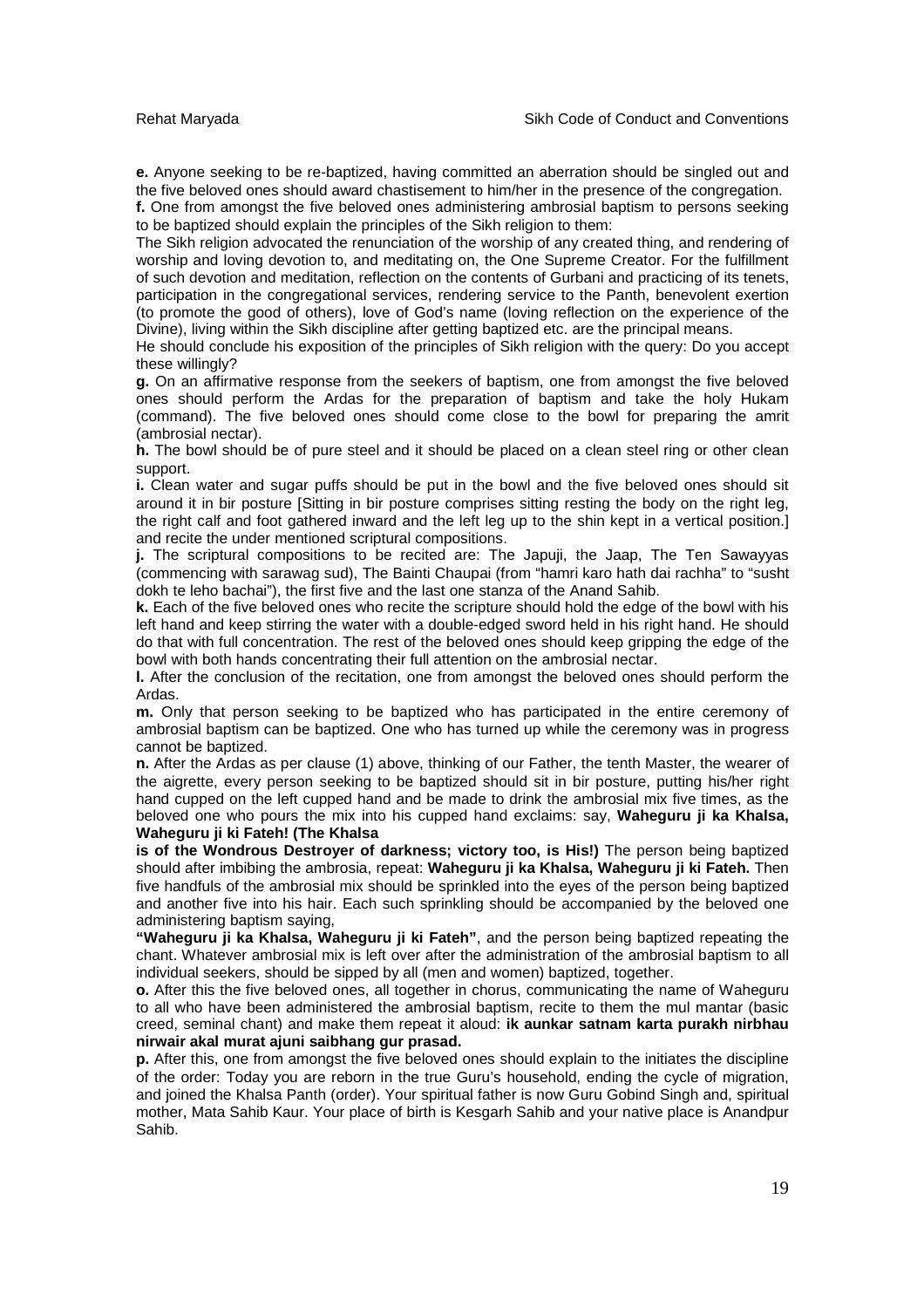You, being the sons of one father, are, inter-se yourselves and other baptized Sikhs, spiritual brothers. You have become the pure Khalsa, having renounced your previous lineage, professional background, calling (occupation), beliefs, that is, having given up all connections with your caste, descent, birth, country, religion, etc.. You are to worship none except the One Timeless Being - no god, goddess, incarnation or prophet. You are not to think of anyone except the ten Gurus and anything except their gospel as your savior. You are supposed to know Gurmukhi (Punjabi alphabet). (If you do not, you must learn it). And recite, or listen in to the recitation of, the under mentioned scriptural compositions, the daily repetition of which is ordained, every day:

- **1.** The Japuji Sahib
- **2.** The Jaap Sahib
- **3.** The Ten Sawayyas (Quartrains), beginning "sarawag sudh"
- **4.** The Sodar Rahiras and the Sohila.

Besides, you should read from or listen in to the recitation from the Guru Granth. Have, on your person, all the time, the five K's: **The Keshas** (unshorn hair), **the Kirpan** (sheathed sword) [The length of the sword to be worn is not prescribed.], **the Kachhehra** [The Kachhehra (drawers like garment) may be made from any cloth, but its legs should not reach down to below the shins.], **the Kanga** (comb), **the Karha** (steel bracelet) [The karha should be of pure steel.].

The under mentioned four transgressions (tabooed practices) must be avoided:

- **1.** Dishonoring the hair;
- **2.** Eating the meat of an animal slaughtered the Muslim way;
- **3.** Cohabiting with a person other than one's spouse;

**4.** Using tobacco.

In the event of the commission of any of these transgressions, the transgressor must get rebaptised. If a transgression is committed unintentionally and unknowingly, the transgressor shall not be liable to punishment. You must not associate with a Sikh who had uncut hair earlier and has cut it or a Sikh who smokes. You must ever be ready for the service of the Panth and of the gurduwaras (Sikh places of worship). You must tender one tenth of your earnings to the Guru. In short, you must act the Guru's way in all spheres of activity.

You must remain fully aligned to the Khalsa brotherhood in accordance with the principles of the Khalsa faith. If you commit transgressionof the Khalsa discipline, you must present yourself before the congregation and beg pardon, accepting whatever punishment is awarded. You must also resolve to remain watchful against defaults in the future.

**q.** The following individuals shall be liable to chastisement involving automatic boycott:

- **1.** Anyone maintaining relations or communion with elements antagonistic to the Panth including the minas (reprobates), the masands (agents once accredited to local Sikh communities as Guru's representatives, sine discredited for their faults and aberrations), followers of Dhirmal or Ram Rai, etc. users of tobacco or killers of female infants.
- **2.** One who eats/drinks leftovers of the unbaptised or the fallen Sikhs
- **3.** One who dyes his beard
- **4.** One who gives off son or daughter in matrimony for a price or reward
- **5.** Users of intoxicant (hemp, opium, liquor, narcotics, cocaine, etc.)
- **6.** One holding, or being a party to, ceremonies or practices contrary to the Guru's way
- **7.** One who defaults in the maintenance of Sikh discipline

**r.** After this sermon, one from among the five beloved ones should perform the Ardas.

**s.** Thereafter, the Sikh sitting in attendance of the Guru Granth Sahib should take the Hukam. If anyone from amongst those who have received the ambrosial baptism had not earlier been named in accordance with the Sikh naming ceremony, he should renounce his previous name and be given a new name beginning with the first letter of the Hukam now taken.

**t.** And finally, the karhah prashad should be distributed. All the newly launched Sikh men and women should eat the karhah prashad together off the same bowl.